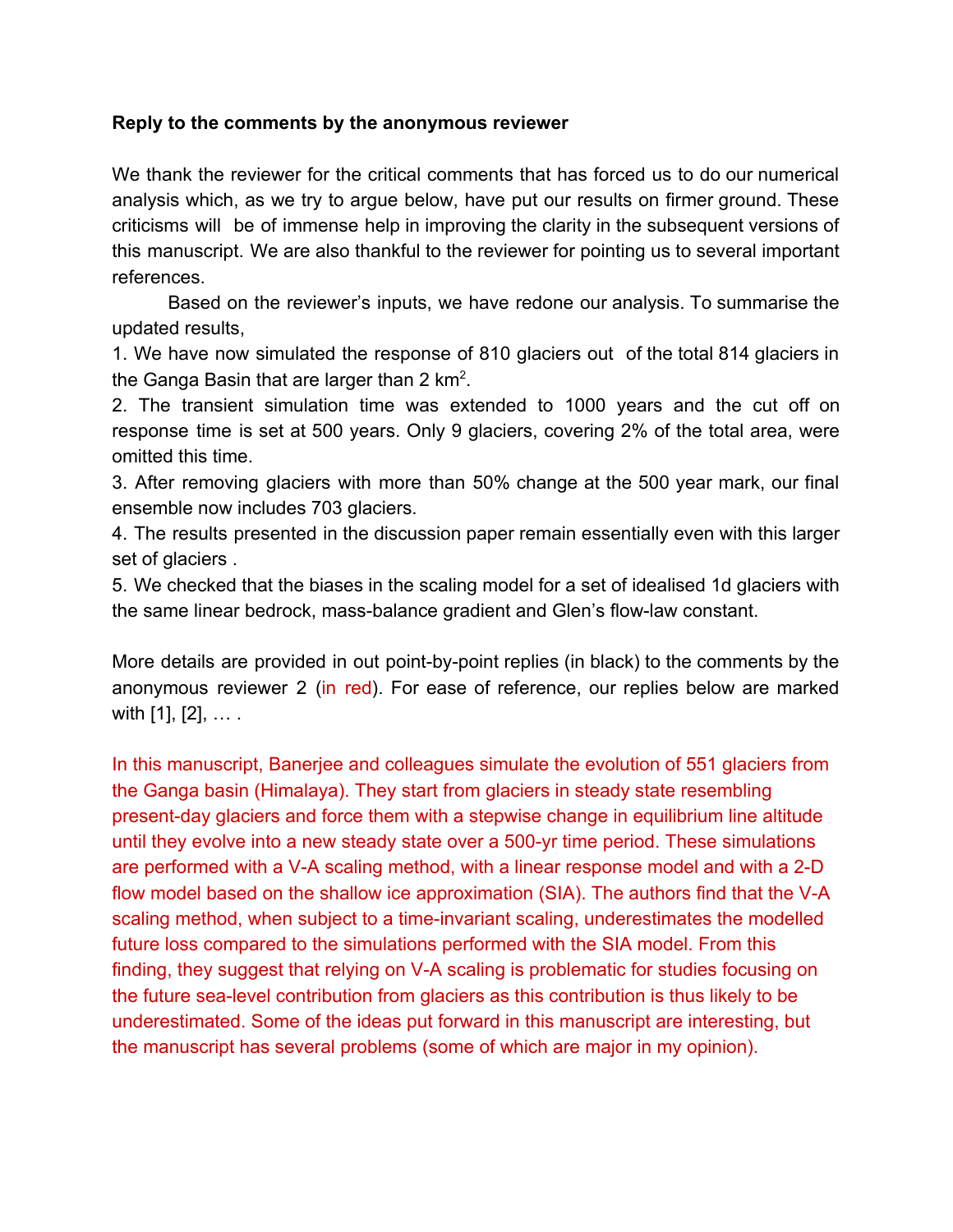[1] At the outset, we respond to the main issue that was raised by the reviewer throughout his report. It was suggested that the biases in scaling models as pointed out in our paper, stem from an (known) inability of these models to capture the magnitude of the change in steady-state volume in response to a step change (in other words, an underestimation of the climate sensitivity of volume/area in scaling methods). The reviewer conjectured that scaling methods do not capture the effects of typically gentler slope and thicker ice near glacier termini and thus, underestimates climate sensitivity. It was suggested that alternative scaling formulations that include slope-dependent corrections should be able to take care of such biases.

First, a similar bias is seen even for a set of glaciers with the same linear bedrock in 1-d (fig. R1). All of these glaciers have the same linear mass-balance profile, and the same rate constant as well. The pattern of the deviations is, in fact, very similar to that in the main figures 1 and 6. Therefore it is unlikely that slope dependent correction to scaling can take care of the biases that we have pointed out. Second, the reviewer did not consider a critical limitation of the scaling model that it, by construction, implies an equality of area and volume response time. This too, cannot be corrected by slope dependent correction.

As demonstrated in our manuscript, the discrepancies in scaling model results (main fig 1,6 and fig R1) are due to the following general limitations:

A) An underestimation of climate sensitivity

We provided numerical evidence in favour of a higher climate sensitivity of glaciers simulated with SIA in main figure 3 and fig R1 above.

(This is something that the reviewer also agrees to. However, the reviewer's explanations based on slope effect cannot be the full explanation as is clear from fig R1.)

B) Area and volume response times are predicted to the same

We provided corresponding theoretical proof in section 2.3 (eq. 10), and numerical evidence in main fig 4.

(Due to this limitation, the transient trajectory of glaciers simulated with scaling models shows a linear trend in V-A log-log plot. In contrast, SIA-derived trajectories are non-linear due to relatively faster changes in volume right after the ELA change. This is apparent from fig R1 and main figures 1 and 6.)

Apart from demonstrating the above limitations of scaling models, the thrust of our manuscript is to come up with an alternative linear-response method that minimises above biases. Of course, we do not claim that there are no other zero-dimensional methods that can be used to achieve the same goal.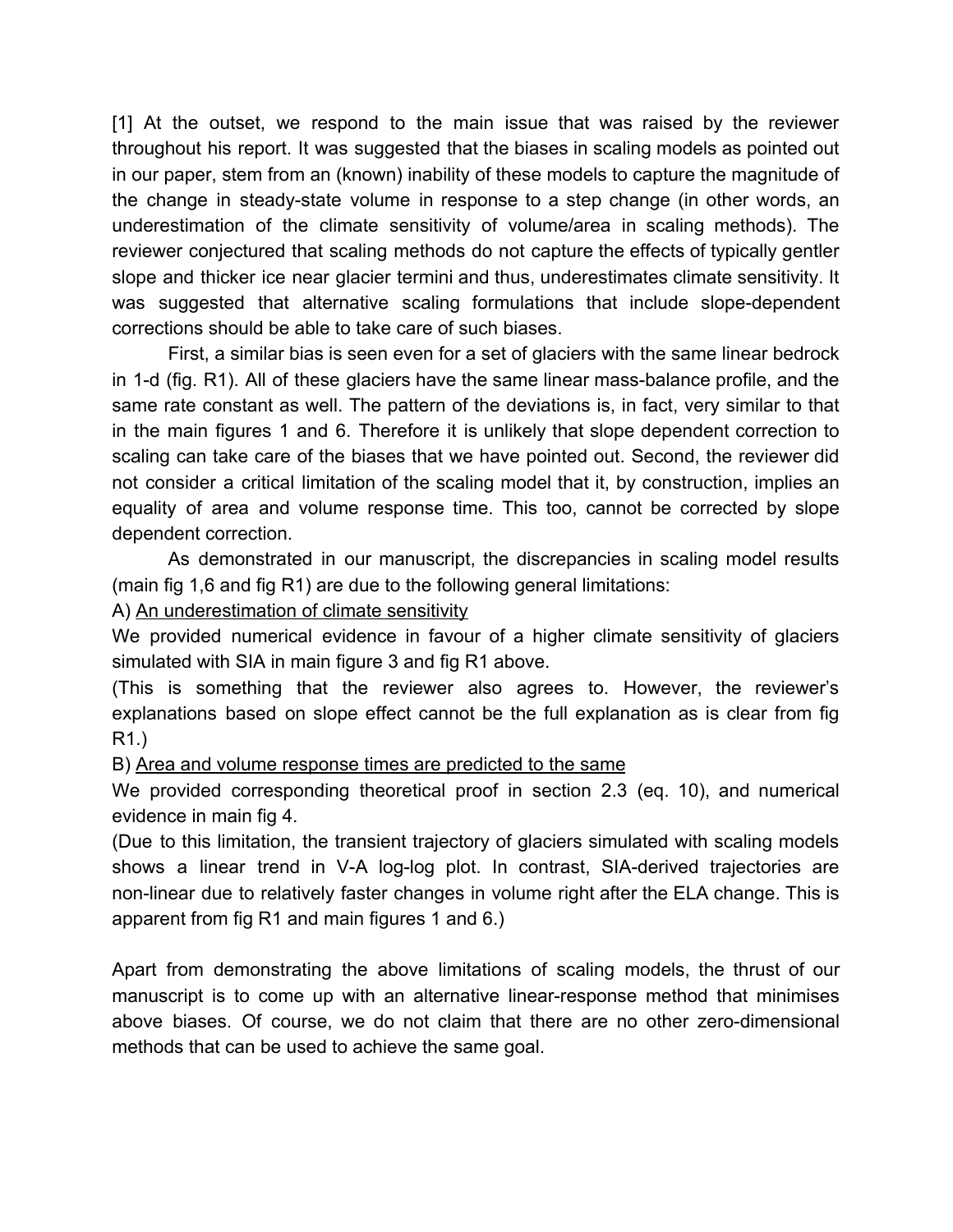

We shall include fig R1 in supplementary, and add a clear discussion of the above points.

Fig. R1: (top) A comparison of the scaling-based (purple line) and SIA-based (green line) evolution of 9 idealised 1-d glaciers on linear bedrock (slope 0.1) and linear mass-balance profile for 100 years, after a step change in ELA by 50 m. (Bottom) The evolution of total area and total volume with scaling and SIA based models.

### **[1] State-of-the art.**

The authors compare the outcome of V-A scaling with results from a SIA model. V-A has indeed been used in some important regional-to global studies in the past (e.g. Marzeion et al., 2012; Radić et al., 2014) due its computational efficiency. Moreover, with spatial estimates of ice thickness lacking for individual glaciers at the time, V-A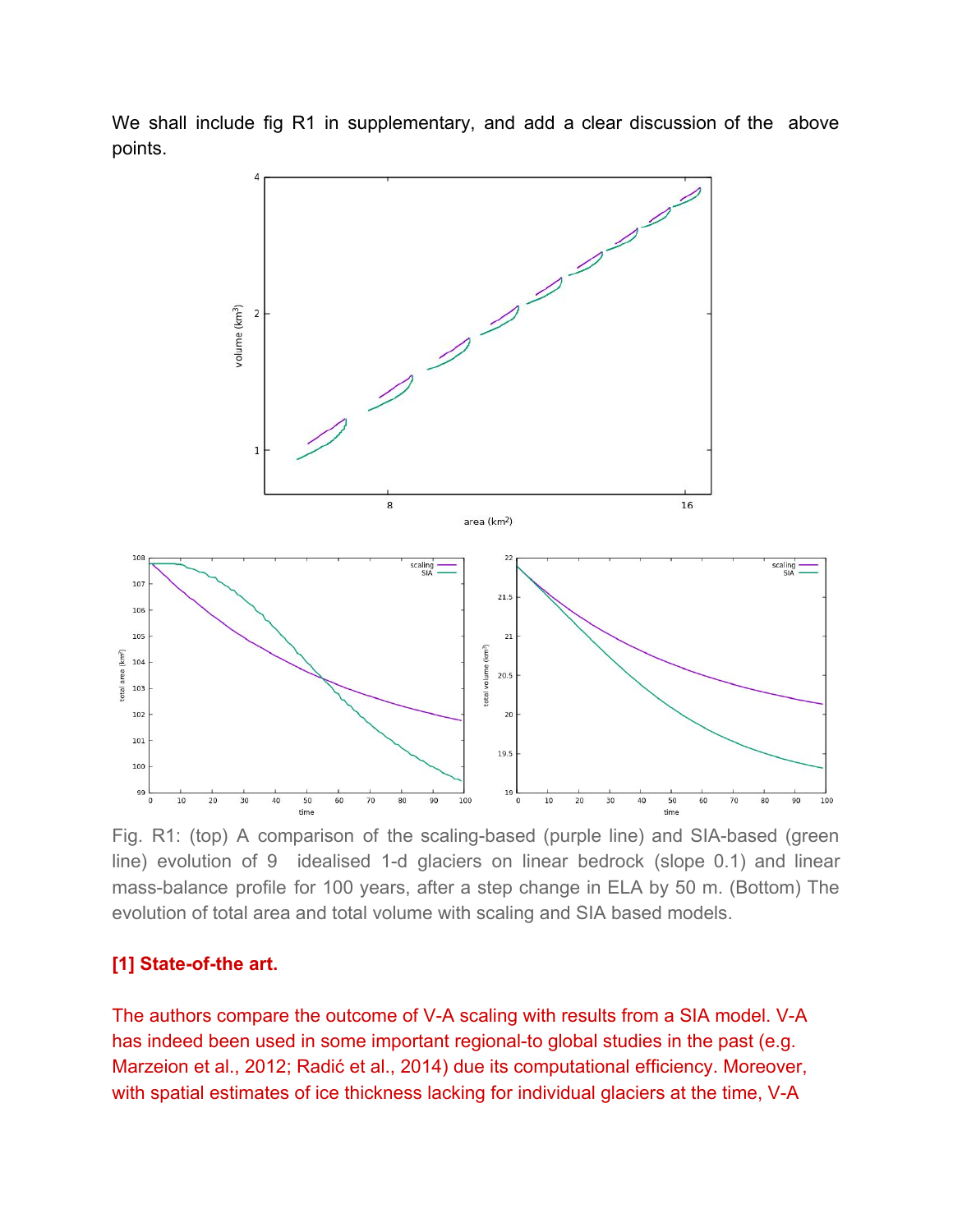methods offered a good alternative to estimate the volume of a glacier (and its changes through time). However, increasing computational performance and new glacier-specific inventories on e.g. ice thickness (Huss & Farinotti, 2012; Farinotti et al., 2019)and mass balance (e.g. Brun et al., 2017; Braun et al., 2019; Dussaillant et al., 2019; Zemp et al., 2019), now allow for far more sophisticated methods to simulate the dynamic evolution of glaciers. This includes methods based on imposing observed geometry changes in which the glacier geometry is explicitly accounted for (e.g. Huss & Hock, 2015; Rounce et al., 2020a, 2020b)and more recently also flowline models in which glacier dynamics (i.e. mass transfer within a glacier) are included when projecting glacier changes at regional to global scales (Maussion et al., 2019; Zekollari et al., 2019). When reading this manuscript, it seems like V-A scaling is a state-of-the art approach, and that you compare it to something more sophisticated (2-D SIA model). This comparison would have been very relevant a few years ago, when V-A scaling was state-of-the art (I am for instance thinking about the excellent work realized by Surendra Adhikari during his PhD; see e.g. Adhikari & Marshall, 2012), but has, in my opinion, lost some of its interest by now. With the new glacier-specific ice thickness estimates and other information derived from remote sensing becoming widely available (outlines, surface topography, ice thickness derived from this), the importance of V-A scaling methods is now strongly reducing and is likely to continue doing so so in the near future (see e.g. discussion by Haeberli, 2016). I do therefore have some reservations whether the 'The Cryosphere' is the ideal medium to share these (somewhat outdated?) findings. This concern is furthermore strengthened by my doubts about the experimental setup and the validity of your main conclusions as elaborated in the following points.

[2] We apologise for not mentioning the regional-scale glacier-change studies using various approximate descriptions of ice-flow (Rounce et al, 2020a, 2020b, Zekollari et al. 2019, Clarke et al, 2015, ...). We shall correct this error. We shall also refer to probabilistic and data-based methods of computing future sea-level rise.

As far as computation of future sea-level contribution is concerned, we stand by our statement that "The existing global-scale estimates of the mountain-glacier contribution to sea-level rise mostly rely on low-dimensional approximate parameterisations of the glacier dynamics (van de Wal and Wild, 2001; Raper and Braithwaite, 2006; Hirabayashi et al., 2010; Radi ́c and Hock,2011; Slangen and van de Wal, 2011; Marzeion et al., 2012; Giesen and Oerlemans, 2013; Huss and Hock, 2015; Hock et al, 2019). Several of these parameterisations are based on an statistical area-volume (or area-volume-length) scaling relation for any set of mountain glaciers." A majority of the available estimates of the contribution of glaciers to future sea-level rise is scaling based as of now. The state-of-the-art large-scale glacier models referred to in the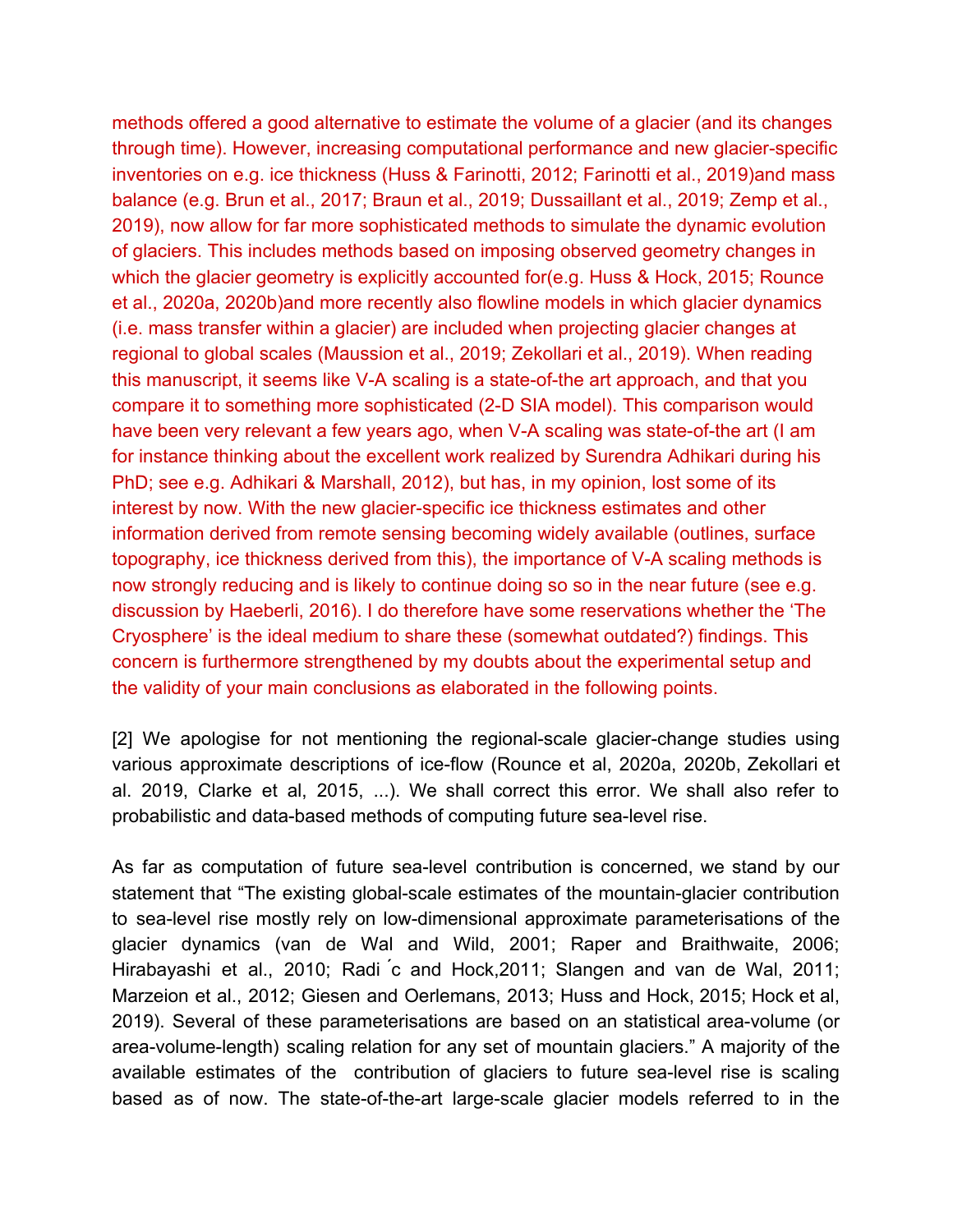reviewer's comment have not yet been employed for sea-level rise computations as far as we know.

We do agree with the reviewer that in the near future one/two/three-dimensional ice-flow models are likely to be used more often for sea-level rise predictions. However, we believe that investigations of the limitations/biases of scaling-based models are still needed, as most of the existing global estimates do rely on such models. For example, 5 out of the 6 models in the intercomparison study by Hock et al. (2019) use some form of scaling. Recent studies of the global-scale vulnerability to sea-level rise continue to utilise results from scaling-based models - e.g., Kulp and Strauss (2019) used scaling-based estimates of glaciers' contribution to sea-level rise by Marzeion et al. (2012). Studies like the present one may be useful in identifying biases in such studies. For example, our analysis indicates that the multi-model mean sea-level change by 2100 as presented in Hock et al (Table 3, 2019) is likely to have a negative bias (This specific point is discussed in detail later in this document).

We do not agree with the reviewer's point-of-view that simpler effective models go outdated as higher-order dynamics become computationally feasible. In several (if not most) branches of science, a hierarchy of models with varying degrees of complexity coexists. In fact, the low-complexity models are often useful in aiding theorecital understanding/development. The need for critical investigations and development of simple 0-d models of glacier dynamics, we believe, cannot be overemphasised. That is the motivation behind the present study, where we not only point out possible biases of scaling-based models, but also present an alternative linear-response model that reduces above biases.

# **[2] The experimental setup:**

a. Comparing different methods and models is always quite complicated. This is especially the case when considering 'real' cases (glaciers with real geometries in your case). A study such as the one presented here would have greatly benefited from an idealized setup, which would have made comparisons more straightforward and allowed to disentangle differences between simulations obtained fromV-A scaling and those relying on2-D SIA modelling:see e.g. Leysinger Vieli and Gudmundsson (2004)and Adhikari and Marshall (2012). Here a 'selection' of glaciers is considered, due to some 'problems' occurring when considering all glaciers in the region (see point 2b), which makes it even questionable how representative these are for this given region. With idealized glacier geometries, you could have explored the effect of glacier size, surface slope,...on the discrepancies between V-A based results and SIA modelled results more carefully.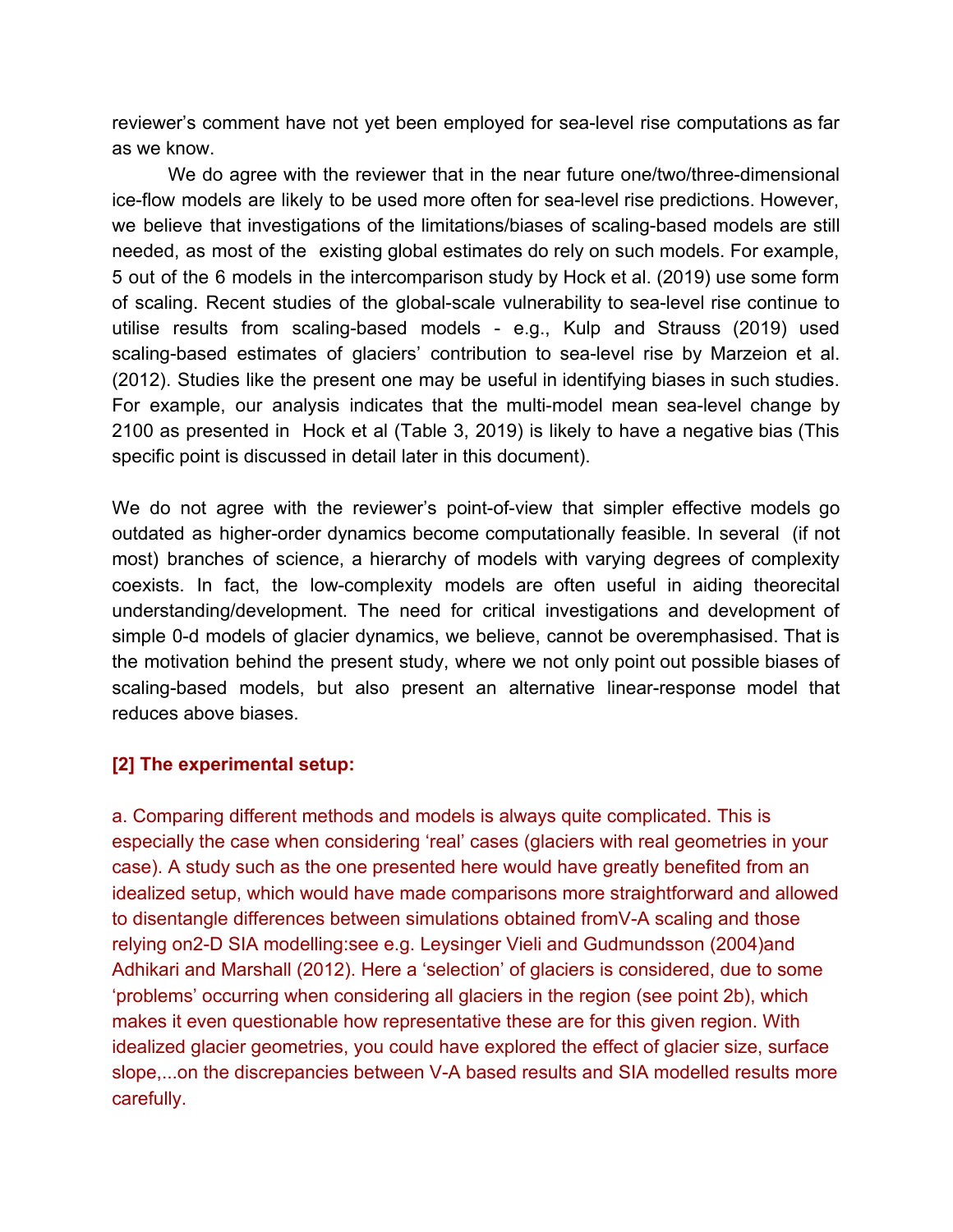[3] The discrepancy between scaling based and SIA based models are quite general in nature, and therefore, are expected to be present for any slope, geometry, mass-balance profile, rate-constant etc. While the magnitude of the bias is likely to depend on some of these factors as suggested by the reviewer, our aim in this paper is not to analyse such dependencies. The objective of the present study is to demonstrate that,

*1) The above bias could be significant for a set of real glaciers when a certain type of scaling models are used for predicting long-term glacier change or sea-level rise.*

*2) A linear-response model calibrated using 2d SIA outputs can be a viable alternative.*

Our experimental design is more suited for the above purpose than one using idealised geometries as suggested by the reviewer.

Also, our paper contains three main results:

A) The central assumption of a time-dependent scale factor is violated by SIA-simulated glaciers (main fig. 1),

B) A scaling-based model underestimates the climate sensitivity and response time of glaciers in comparison with SIA (main figs. 2 and 4) and assumes an equality of area and volume response time, and

C) a suitably calibrated linear-response model is free of the above low bias (main fig. 6). A simplified glacier geometry may be useful to highlight the differences between SIA and scaling-based simulations (i.e. results A and B above), but it does not help in obtaining parameterisations of the linear-response properties and testing the performance of the corresponding model for a set of realistic glaciers (result C above).

As shown in fig R1, the same deviations of scaling model is indeed seen for idealised 1-d glaciers having the same bedrock slope - just as suggested by the reviewer. This does prove the general nature of the limitations of scaling-based models and supports our results obtained from simulations of 2-d glaciers.

A discussion about the omitted glaciers and evidence in favour of the representativeness of the selected glaciers are presented later (replies [5] and [6]). Also, now we have repeated our computation for the 814 glaciers, and now have 703 glaciers in the final ensemble (reply [9]). In the updated version of main fig. 6 below (fig R2) that uses the present ensemble of 703 glaciers obtain similar results as that from the earlier set of 551 glaciers.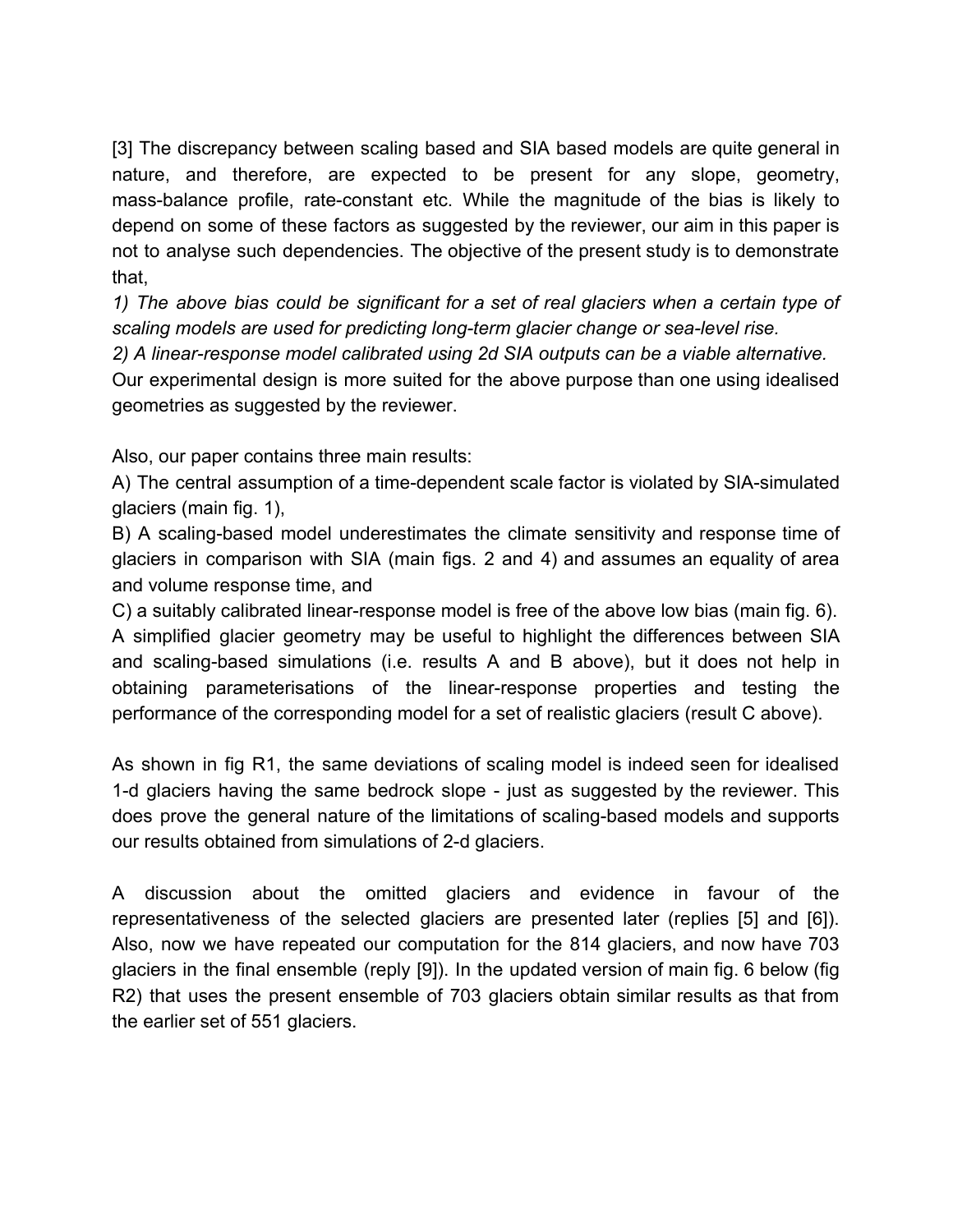

Figure R2: The evolution of the total glacier volume (A), and (B) area for the ensemble of 703 glaciers simulated with three different methods, namely, SIA, scaling and linear-response model, are shown with orange, red, and blue solid lines, respectively.

# b. Several arbitrary steps and decisions are made in the manuscript. A few examples of decisions that are hard to understand / seem not well funded:

[4] We describe the rationale for each of the steps below.

ol. 181-182: you exclude glaciers with a large change in area over the 500-year time period? Why? This seems arbitrary, but you must have a reason for this. Moreover, how this this influence your results? This makes the sample less representative …

[5] By definition, a linear-response model is only applicable when fractional changes are small (e.g. Oerlamans, 2005). So to apply 1) SIA, 2) scaling, and 3) linear-response models on the same set of glaciers, we have to exclude glaciers with large changes that are not described by linear- response models.

The threshold of 50% change that is used to exclude glaciers with large change, is indeed arbitrary. However, we confirm that our results do not depend on the specific value of the threshold chosen as (Fig. R3 below).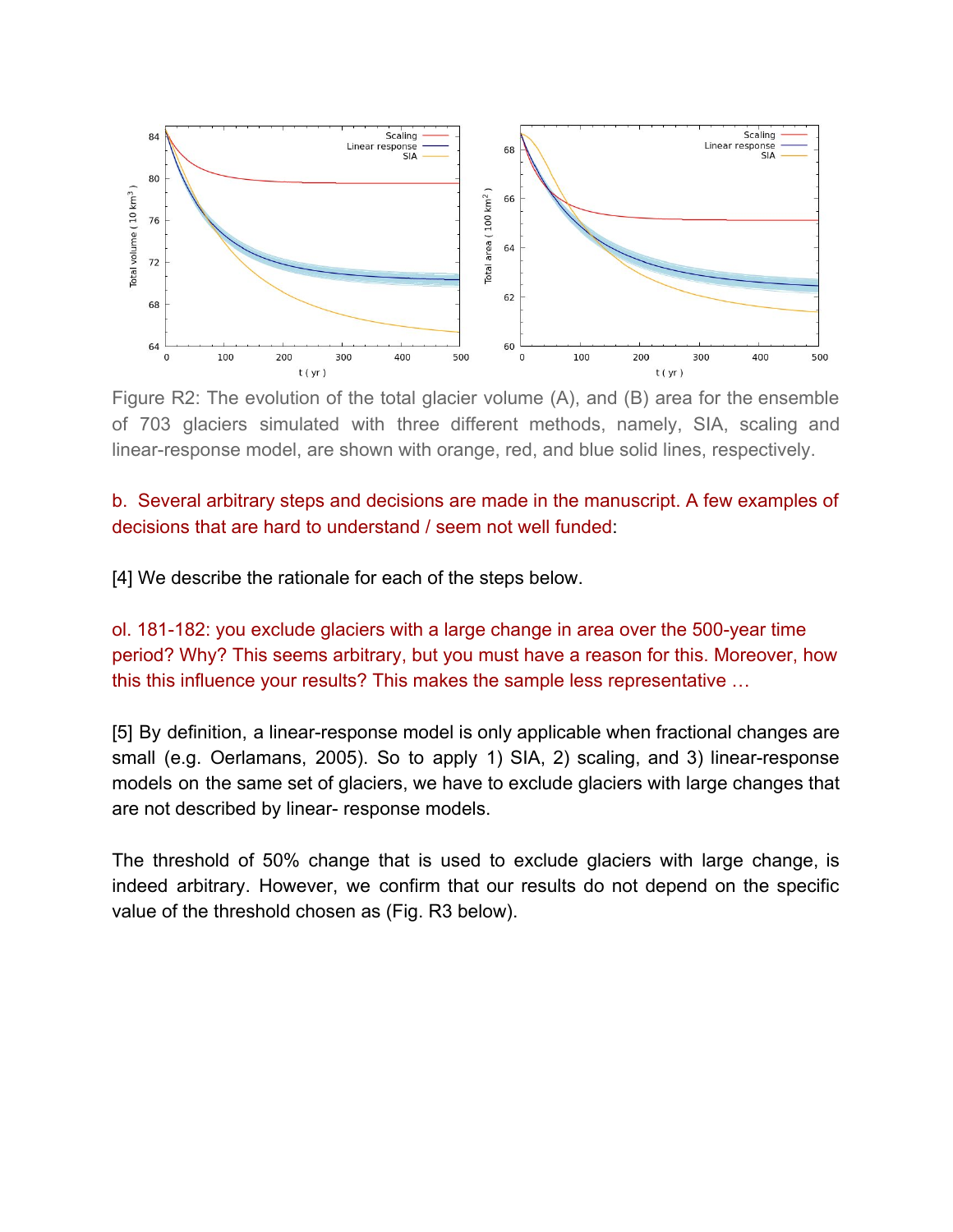

Figure R3. A comparison of the volume and area evolution computed with the three models for the set of glaciers with less than 20% change.

We had checked the representativeness of the selected 551 glaciers. As shown below, the set of 551 glaciers considered has reasonably similar distributions of area, and mean slope when compared to corresponding distributions for the full set of 814 glaciers.

Motivated by the above criticism, we have rerun our simulations, and included 703 out of the total 814 glaciers in our analysis (reply [9]).

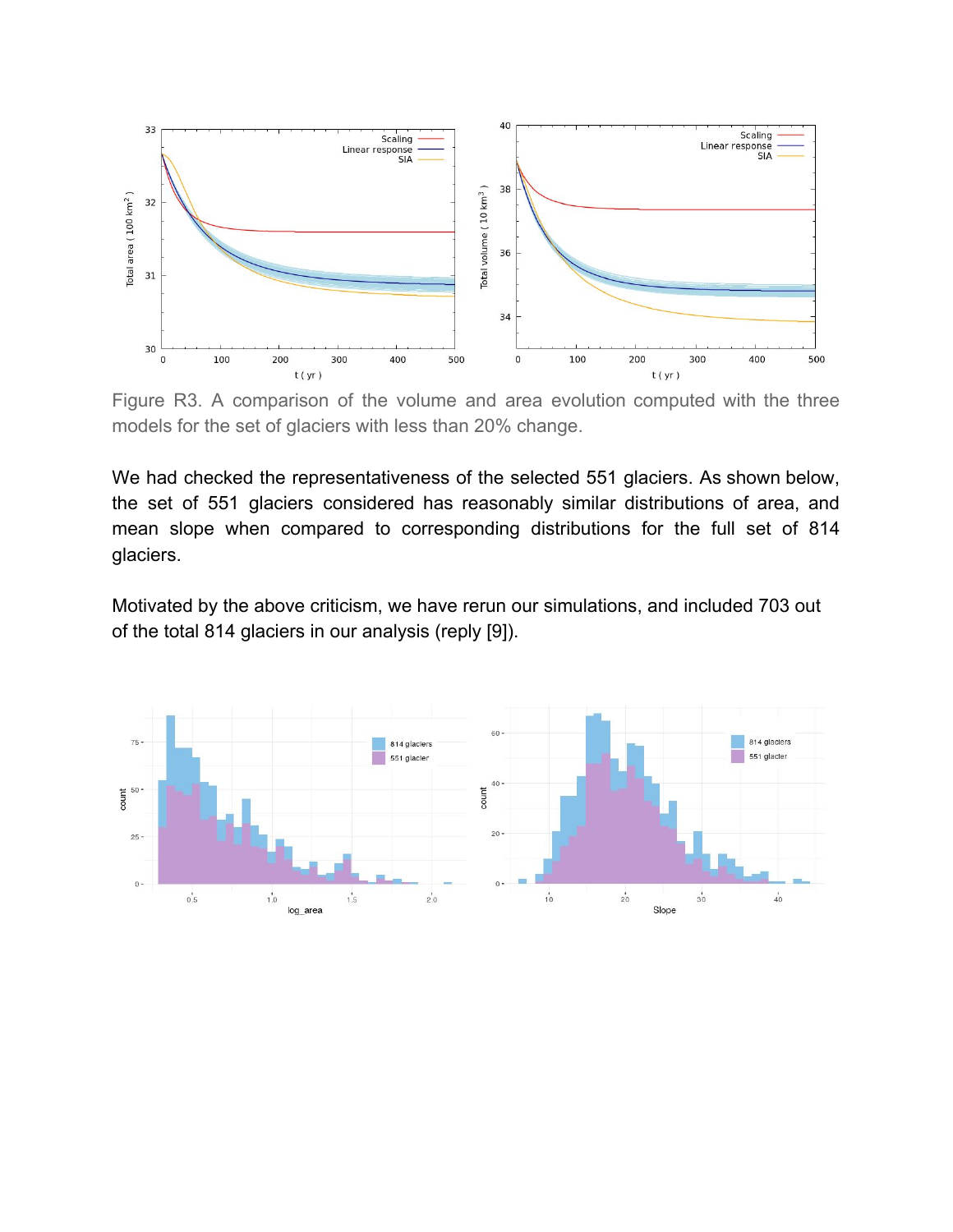

Figure R4. Frequency distribution of glacier area (left column) and slope (right column) for all the glaciers and the selected ones. The top row shows the comparison for the set of 551 selected glaciers analysed in the discussion paper. The bottom panel shows the same for the 703 glaciers that are being used now in the updated simulations.

ol. 182-183: why do you exclude glaciers with long response times? Again, this makes your sample less representative (you probably exclude a certain type of glaciers, likely those that are gently sloping: see e.g. Haeberli & Hoelzle, 1995). Is this because these glaciers are not in steady state after 500 years? If so, you should simply run your experiments for longer and not exclude these glaciers.

[6] The slope distribution of all the 814 glaciers and that of the selected 551 glaciers are quite similar as shown in fig. R4 above, indicating that the chosen glaciers do form a representative set.

We do not require the simulated glaciers to reach a steady state. However, the response time has to be smaller than the simulation period (please see fig 3 in our response to reviewer 1).

Based on the above criticism, we have now extended the runtime of the transient simulations to 1000 years. This allows for setting the response time cutoff at 500 years. This excludes 10 glaciers that cover only about 2.5% of the total area.

We shall include figs. R3 and R4 in the supplementary.

o Figure 1: you show '200 randomly chosen glaciers': why? Should show them all!

[7] The figure with all the glaciers (and without the factor-of-10 scaling) is shown below (fig R5). With all the glaciers included the figure becomes somewhat cluttered. However, based on the above suggestion we shall show all the glaciers now to avoid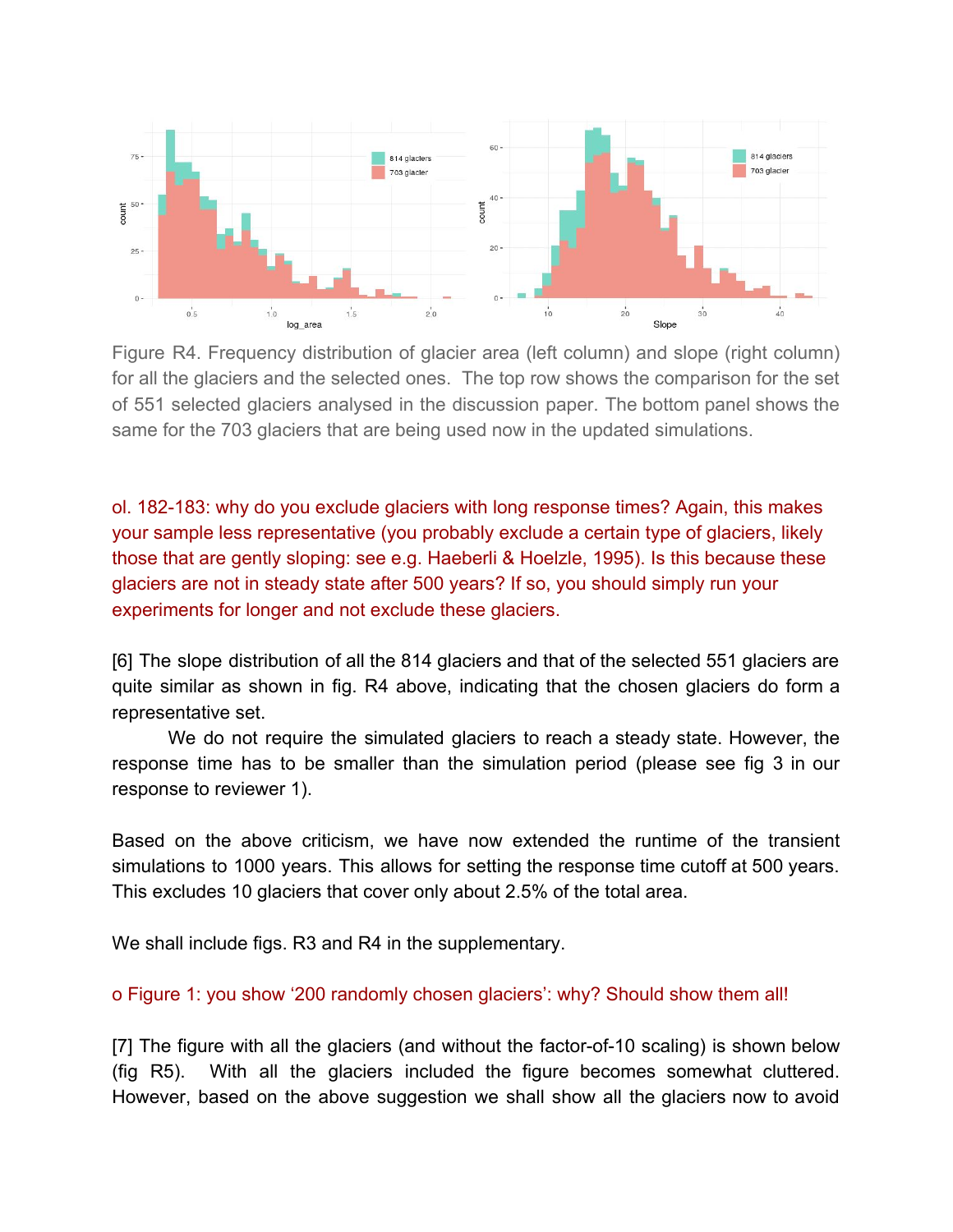confusion, and shall include another figure with a few glaciers the supplementary (Fig. R5).



Figure R5: (left) Updated version of figure 1b with all 703 glaciers shown. (right ) the same plot, but for a random selection of 8 glaciers. In both the plots, purple (blue) line denotes scaling (SIA) results.

o l.249-250: 'In fig. 2b, about 30 data points,...were not included in the fit': why? You mention something about possibly creating a bias in the linear fit in the next sentence, but I do not see where this would result from / what the problem could be.

[8] Based on comments from both the reviewers, we have removed all such cut-offs used while fitting for the glacier response properties (the excluded points in main figs. 2, 3, and 5). This leads to small changes in the best-fit coefficients in the expressions for linear-response properties, but does not impact our basic conclusions. With the present set of 703 glaciers our results for linear response properties are as follows,

$$
\frac{\Delta V_{\infty}}{V} = (1.93 \pm 0.02) \frac{\Delta A_{\infty}}{A}; \ \frac{\Delta V_{\infty}}{V} = (1.71 \pm 0.03) \alpha^{*};
$$

$$
\tau_V = (0.687 \pm 0.004) \tau_A; \ \tau_A = (2.56 \pm 0.04) \tau^{*}
$$

(please see the discussion paper for the notation)

c. The Setup of your SIA model is not fully clear.

oYou mention that for > 100 cases 'our algorithm for finding a steady-state similar to present extent did not converge or the final steady state glacier geometry was not realistic': how is this possible? How can a simple SIA solution not 'converge' to steady state(in fact, even analytical solutions may exist that do not even require running the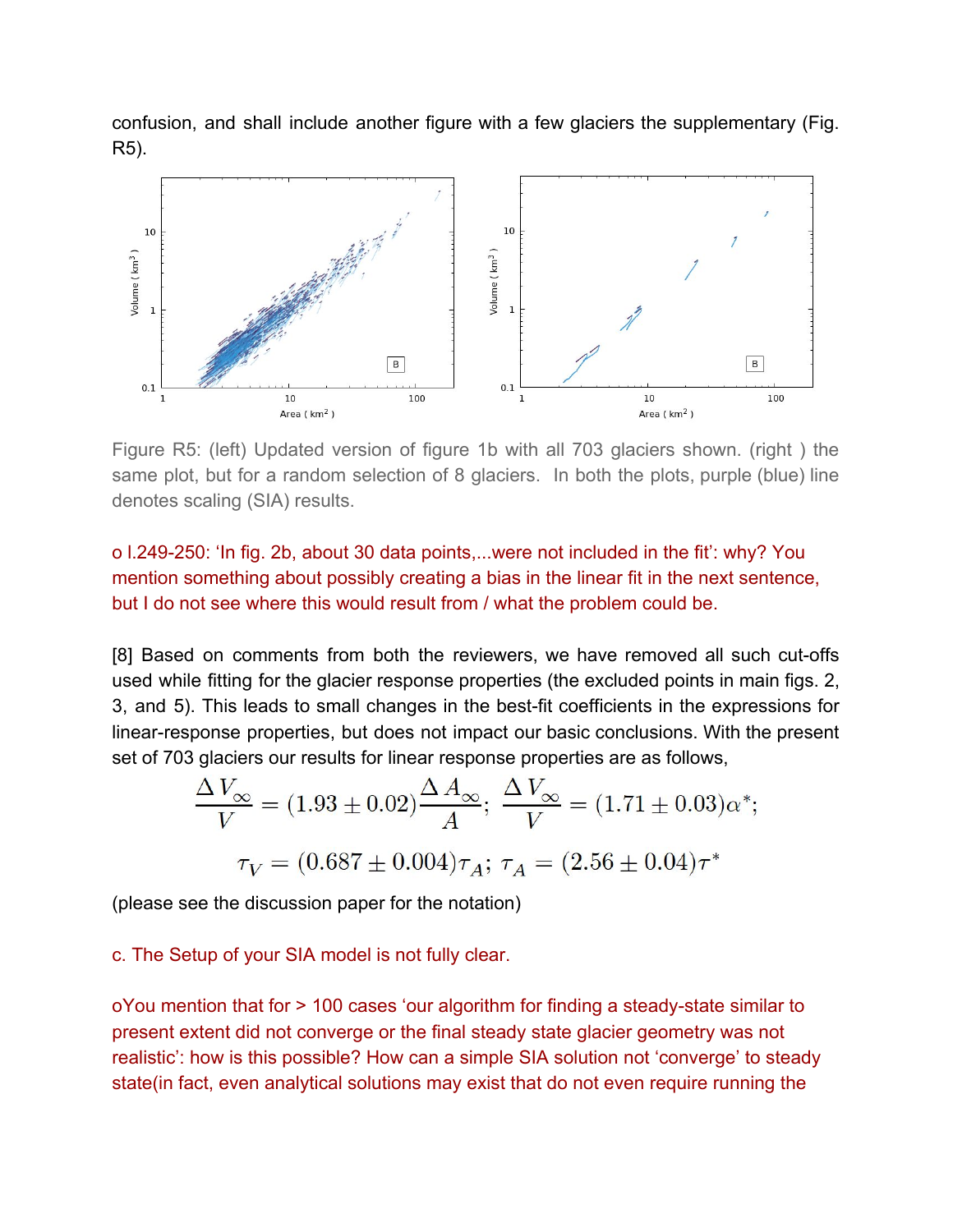SIA model to find the steady state: see e.g. Jouvet & Bueler, 2012)? And what do you consider 'not being realistic'?

[9] First of all, in response to the above criticism, we have now included 810 out of total 814 glaciers in our analysis as discussed below.

In several of the glaciers that were omitted in the discussion paper, the problems were due to incorrect glacier boundaries in RGI6.0. These are mostly due to mapping errors where multiple glaciers have been merged fully or partially, parts of a glacier have in excluded, or debri-covered parts have been missed. In few other cases, a noisy bedrock led to a violation of ice-conservation (fig. R5). It is a well known problem with SIA that it violates mass conservation in regions with rugged topography. We performed a 3x3 moving window smoothing of berock to avoid this issue, before starting the simulation with an ice-free initial state. A few glaciers where such non-conserving behaviour was present could be identified as we tracked ice conservation explicitly (reply [10] below). At present there are two glaciers where violation of mass conservation is seen.

For a few glaciers for which a steady-state ELA could not be found, it was a limitation of the simulation time. For each of the 814 glaciers, we vared ELA to find a steady state with extent similar to that of the RGI6.0 glacier outline. This step was numerically expensive as for each of the trial values of ELA we needed to run the model long enough to check if a steady state is reached. There is no intrinsic issue with our implementation of SIA that prevents steady state, it is only related to runtime of the ELA tuning algorithm. Earlier we did not take up the task of finding here primarily because existing algorithm was able to simulate 694 out of all the 814 glaciers, yielding an ensemble that is large enough to test the performance of scaling-based and linear response models. The fact that the final set of 551 glaciers have very similar slope and area distributions compared to the set of all 814 glaciers supports that claim (fig R3).

Responding to the above criticism, we have now rerun the simulations for all 814 glaciers, and obtained initial steady state for 811 out of them. In the remaining 3 glaciers, two showed conservation error due to steep bedrock and were removed (Fig R6). For the other one, a steady state could not be found even with extended run.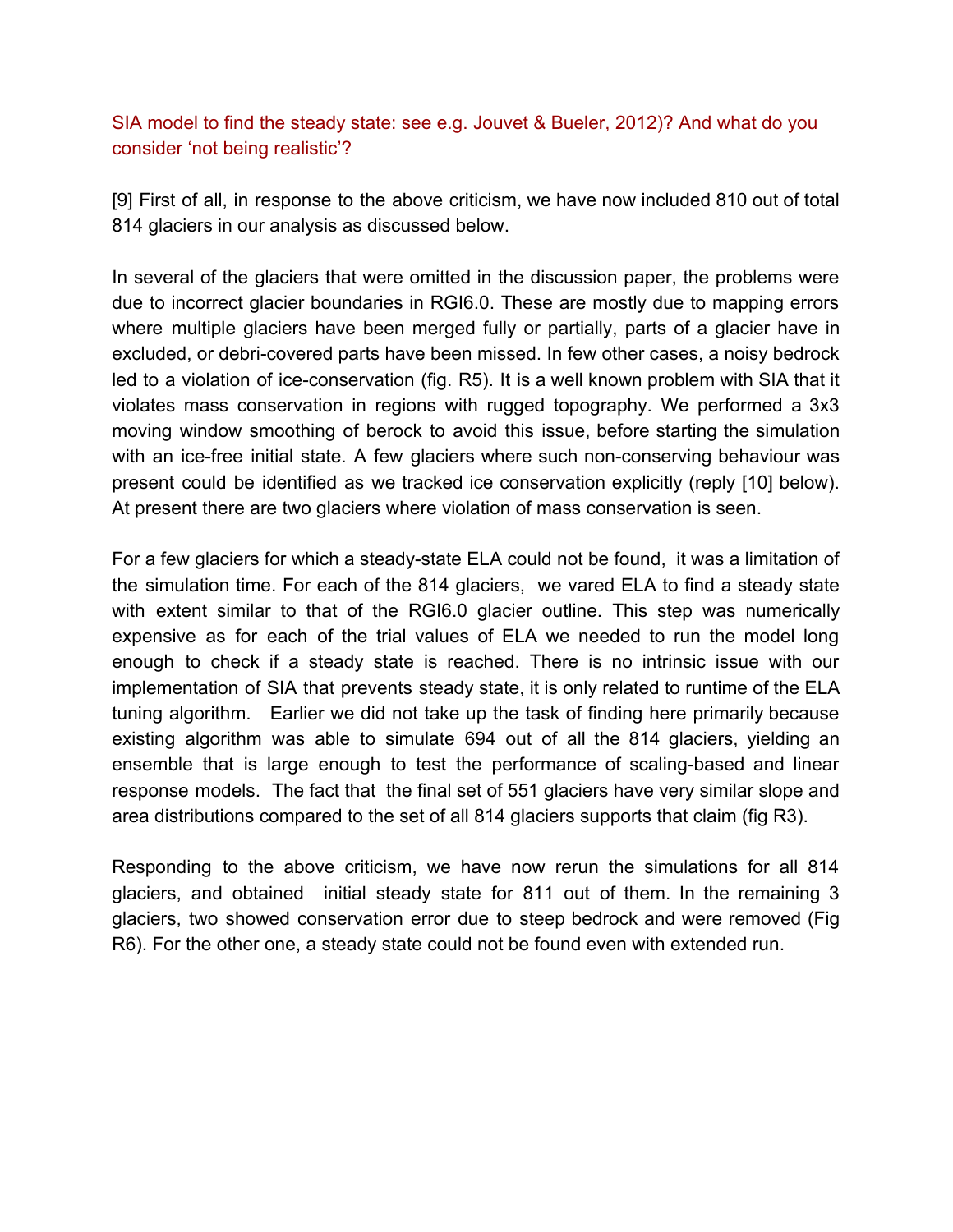

Fig R6: One of the two glaciers (RGIID\_15.04060) where ice conservation was violated due to noisy bedock (top plot) near the terminus leading to thick ice there (bottom plot).

There was another glacier, where part of the debris-covered ablation zone of a tributary was absent in the RGI outline and that lead to very thick ice in the truncated tributary (fig R7). This glacier was also removed. That left us with a total of 810 glaciers where response to step-change in ELA was simulated.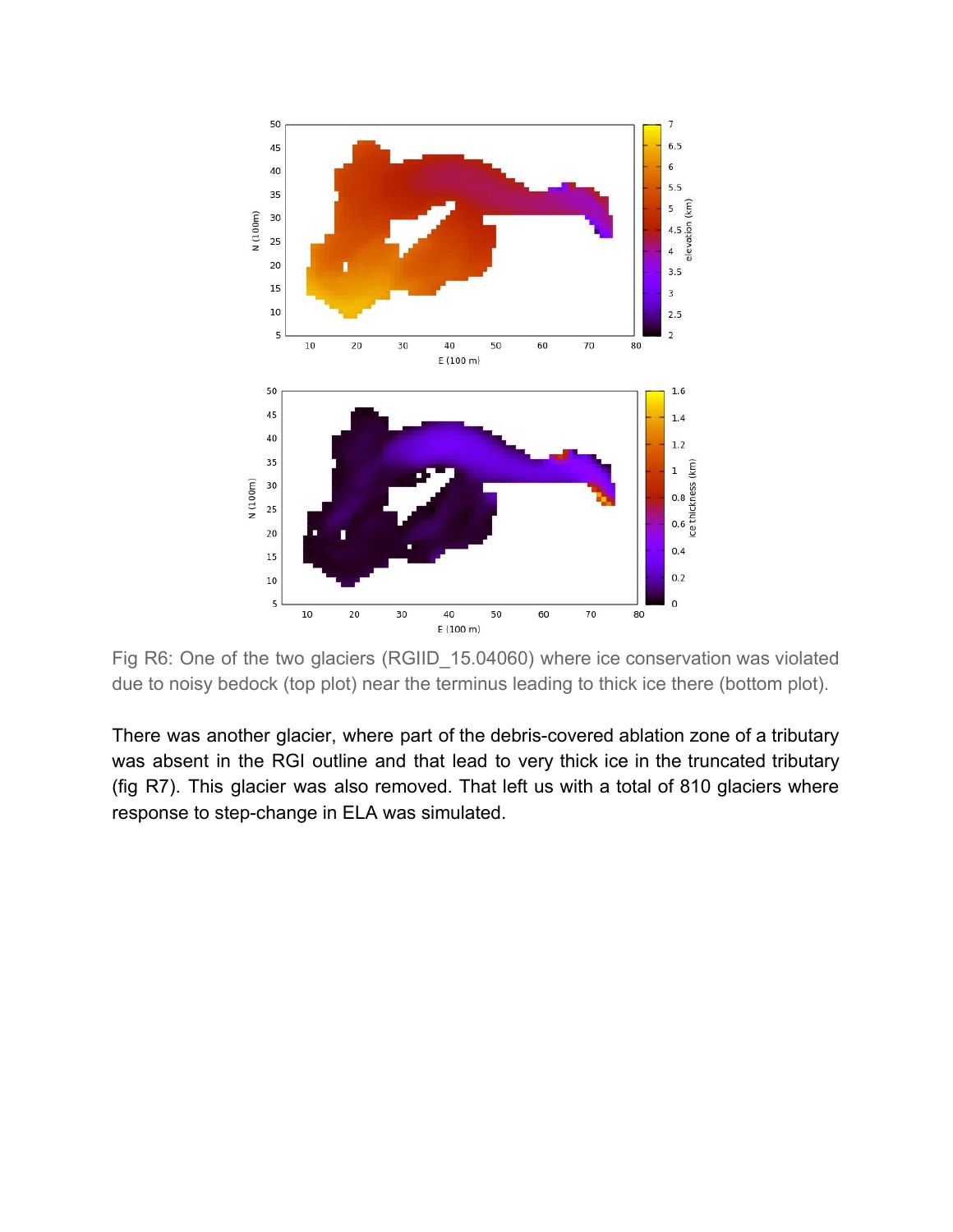

Figure R7: The outline of the glacier Rgi-15.04060 overlain on googl-earth (left) and the corresponding simulated ice thickness map. The RGI outline has incorrectly truncated debris-covered tributaries on the left. This blocks the ice-flow path and thickens the ice there in the SIA simulation. This glacier is not considered in our analysis.

After applying a criterion of less than 50% change (see reply [5]) and a 500 year cut-off on response time (reply [6]), we now have a total of 703 glaciers in our final set covering 89% of the total area.

Which boundary conditions did you use to ensure mass conservation (e.g. to ensure specific ice-free regions do not become ice-covered)? You mention that mass conservation was monitored (l. 162-163): but how do you do this (this is not so straightforward to do...)? Did you check that the integrated SMB over your glacier is zero for the steady states (which it should be)?

[10] A no-flux boundary condition was used as discussed in reply [9] above. The domain boundary for each of the glaciers using the RGI 6.0 boundary. We perform a 3x3 moving-window centrally-weighted smoothing of the berock before starting the simulation with an ice-free initial state to minimise cases where ice-conservation is violated.

We implement a straightforward algorithm to check mass conservation over the domain which implies,

*Total ice present =*

- *Total accumulation over the simulation period*
- *− Total melting over the glacier simulation period*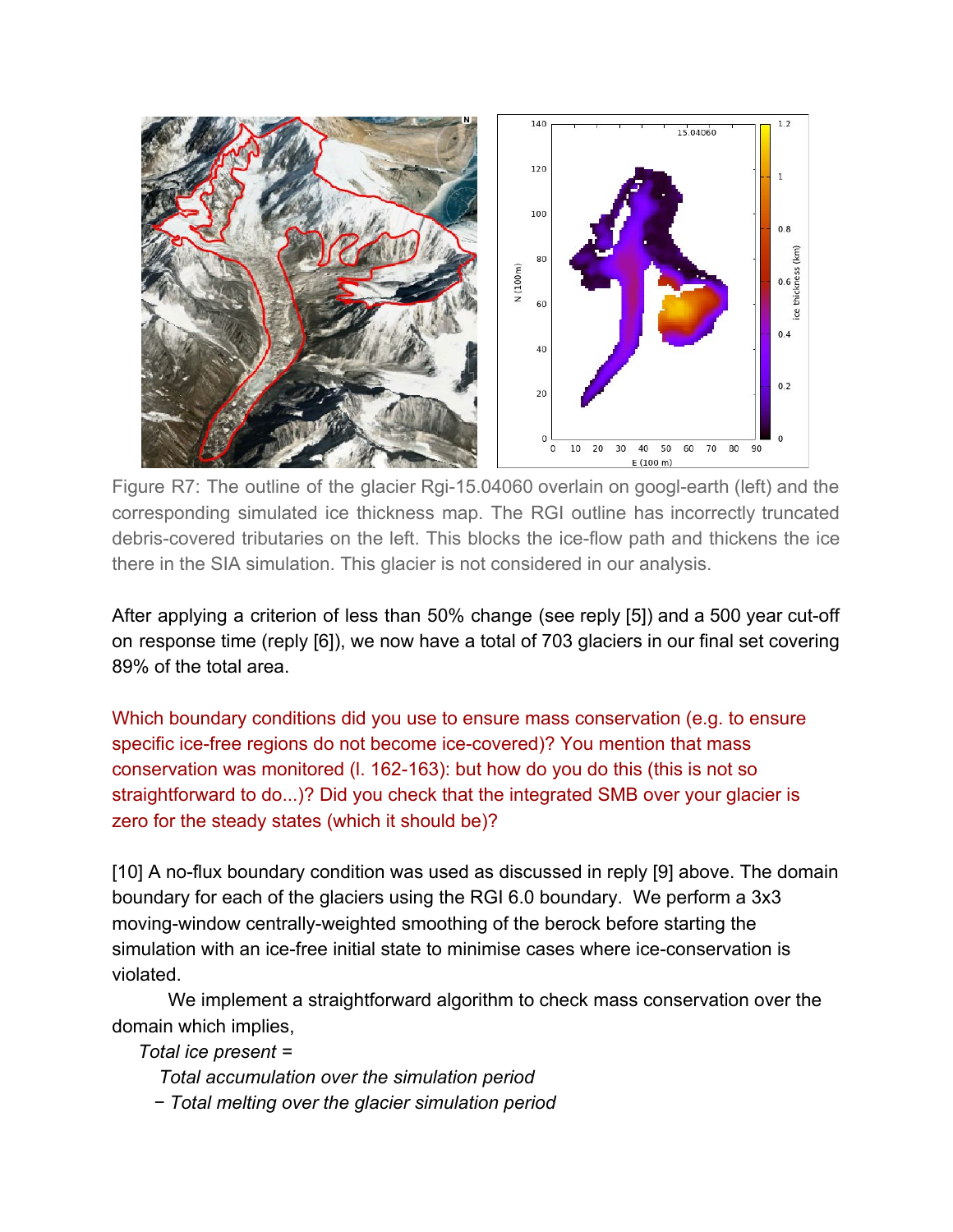## *− fluxes out of the glacier boundary into the ice-free part of the domain.*

Each of the terms in the above equation was computed numerically at every time step. It was confirmed that ice is conserved at every time step during the transient evolution up to a fractional error of  $\sim O(10^{-9})$  for 812 out of 814 glaciers (e.g., Fig R8). Only on two glaciers conservation was violated due to noisy bedrock (e.g., Fig R6). These two were left out of our analysis.



We confirm that the total accumulation equals total ablation in steady state.

Figure R8: The top panel shows thickness maps of the initial (left) and final (right) states of a randomly chosen glacier (RGIid-15.07168). The color scale denotes ice thickness in km. The bottom panel shows the variation of the cumulative accumulation, the cumulative ablation and the total volume as a function of time after the step change in ELA.

We shall provide ice-thickness maps (eg., fig R8), ice-conservation plots and fits to transient area/volume evolution for all the 814 simulated glaciers in the supplementary.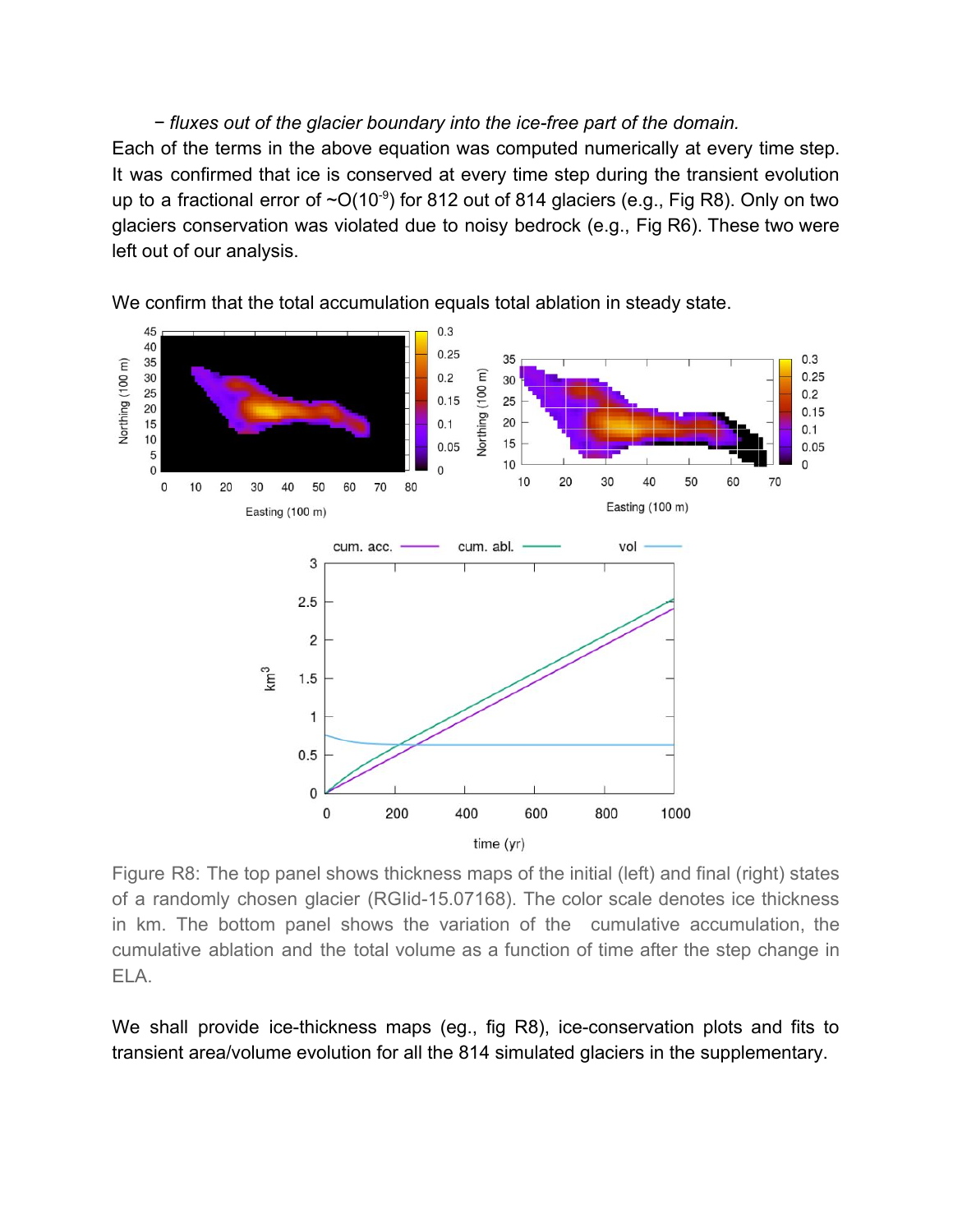Would also be good if you could consider some benchmark experiments (e.g. Jarosch et al., 2013)to make sure your model is mass conserving.

[11] As explained in reply [10], checking for ice conservation is relatively straightforward in our implementation, and at each time step ice was conserved up to a fractional error of the order of 10<sup>-9</sup>.

o Why do you randomly pick the values for the rate factor in Glen's flow law (not 'Glenn' + add a reference to the original studies, e.g. Glen, 1955)? The value of the rate factor will have a large influence on the local ice thickness and on thus the glacier volume. By picking this randomly: could be 'off' quite a lot from the 'reference/observed' volume of the glacier. Why do you not match this to the reference volume from every glacier that you have from Kraaijenbrink et al. (2017)?

[12] A wide range of values of rate factors has been used to model Himalayan glaciers. Typically, it is used as a tuning factor to obtain a good match with the observed velocity and thickness profiles. We have not done any tuning as our objective is limited to comparing the performance of the three models for the same set of glaciers with realistic geometries. Without such tuning our modeled volume is likely to have bias, but that does not interfere with our plan of comparing the three methods for the exact same set of model glaciers. Of course, we agree that for accurate prediction of glacier mass loss in the Himalaya such a tuning is a necessity.

Choosing the rate constant randomly from a wide range ensures that our results are not specific to a particular value of the same. The variability of rate constant, glacier geometry and mass balance profile lead to scatter in

area-volume scaling plot for the modelled glacier (main figure 1). Such scatter is expected for a set of real glaciers as well. The variability in rate factor, balance gradient and bedrock geometry allows us to test the performance of scaling and linear-response models for a more realistic situation.

Is this also not problematic when working with single values for c and g later in your analyses for all glaciers (e.g. for the best fits): you make some glaciers too thin and some too thick.

[13] As clearly explained by Bahr et al (2015), the scaling law does not apply to a single glacier. It only holds statistically for an ensemble of glaciers and over/underestimation of thickness for individual glaciers cannot be avoided. According to the authors, c may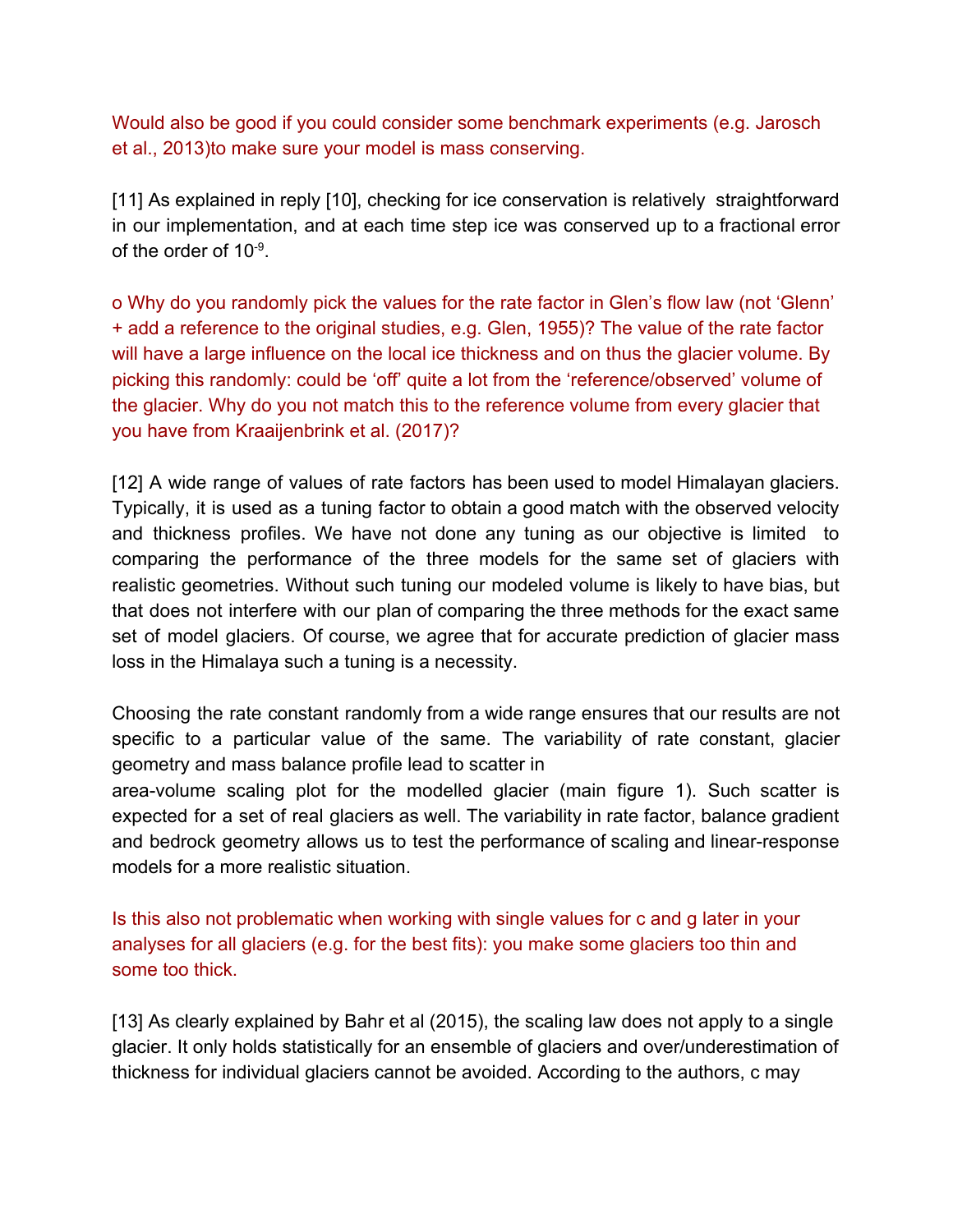vary with time but  $\gamma$  does not for a given set of glaciers. We have followed their prescription.

d. Lack of in-depth analyses. Often you seem to be perplexed by some findings yourself and leave important questions unanswered, which is unsatisfying for the reader. This questions the thoroughness of your approach, e.g.:

[14] We have obtained several numerical results here that do not have a clear theoretical explanation in the literature. While we could explain some of those results here, we carefully pointed out each of the cases where we could not. In all the instances listed by the reviewer except the first one, we were attempting to distinguish between the numerical results that are supported by theoretical arguments, and ones that are purely numerical observations.

We shall revise the text to bring more clarity and to avoid any confusion.

ol. 186-187: '...we did not do a detailed glacier-by-glacier analysis of the reason behind the failure of the algorithm'... Well, you should do this! May be something intrinsically wrong with your setup (e.g. in terms of mass conservation, boundary conditions; see 2c). If this is the case, this is likely to have direct consequences for your results and for some of your conclusions…

[15] We apologise for omitting this important step. However, we had checked that the omission of 120 glaciers out of a total of 814 glaciers did not affect our conclusions or compromised the representativeness of the set (Fig R4).

As described in reply [9], we have now successfully simulated 810 glaciers among the total of 814.

We have provided details of boundary condition and mass conservation in reply [10]. In two glaciers violation of mass conservation was observed due to noisy bedrock (fig R6).

ol. 247-248: 'We do not have a clear explanation of this effect as yet': ...

[16] What we mean to say here is that, while for scaling-based evolution the relation,

 $\frac{\Delta V_{\infty}}{V} = \gamma \; \frac{\Delta A_{\infty}}{A} \label{eq:DeltaV}$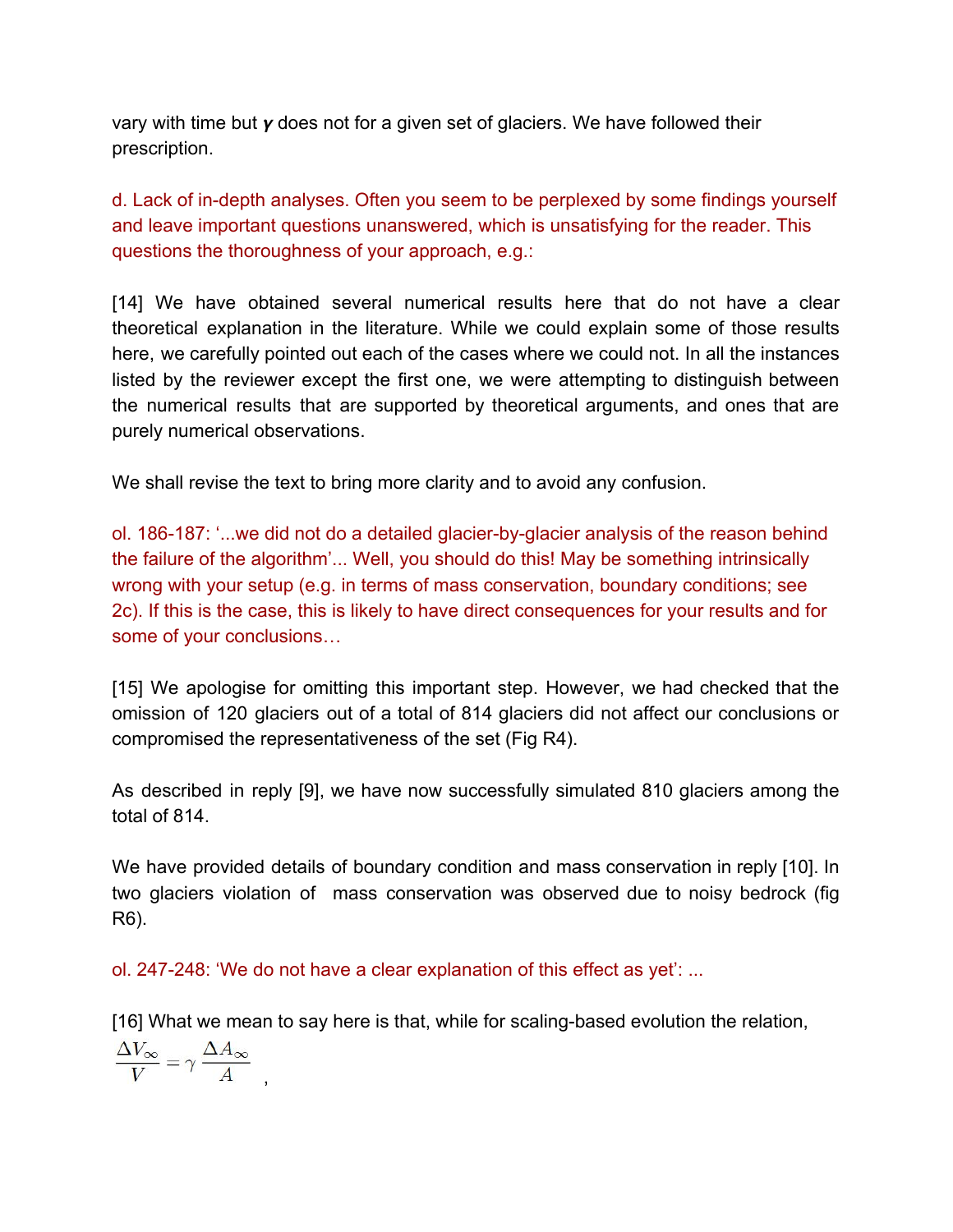Is supported by both theoretical arguments and numerical evidence. However, the corresponding linear relationship for SIA glaciers is a purely empirical one.

We shall clarify this in the revised version.

ol. 256: 'Again, we do not have a theoretical argument for such a power-law behavior and did not explore this further here': …

[17] We meant to say here that we stayed away from a power-law fitting form which would have led to a better fit, and used linear fits as they are supported by theoretical arguments.

We shall modify the text to state this more clearly.

ol. 304-305: '..., it remains to be investigated if the results described here depend on the regional characteristics of glaciers to some extent':...

[18] Mass-balance profile and glacier bedrock profile varies from one region to another. The statement is meant to acknowledge that our best-fit parameterisations need to be checked more thoroughly before applying it for a set of real glaciers on a global scale.

We shall reword the sentence.

[3] The **main conclusion** drawn your manuscript, and which also appears in the title, is that using V-A scaling methods (with 'time-invariant scaling') are likely to underestimate the future sea level contribution from glaciers.

a. I am not sure that the material you presented is convincing enough to support this statement and that the experimental setup is adequate (see previous point).

[19] We have already answered the criticism in our replies above and are not repeating the arguments here.

b. Another major concern that I have is: if this would be the case: why do we not see this when comparing outcomes of V-A scaling estimates compared to more sophisticated methods relying on retreat parameterizations (Huss & Hock, 2015)or flowline models (Maussion et al., 2019)? The first phase of the GlacierMIP project (Hock et al., 2019), in which future large-scale glacier simulations from the literature were compared, did not reveal a tendency for V-A scaling methods to underestimate the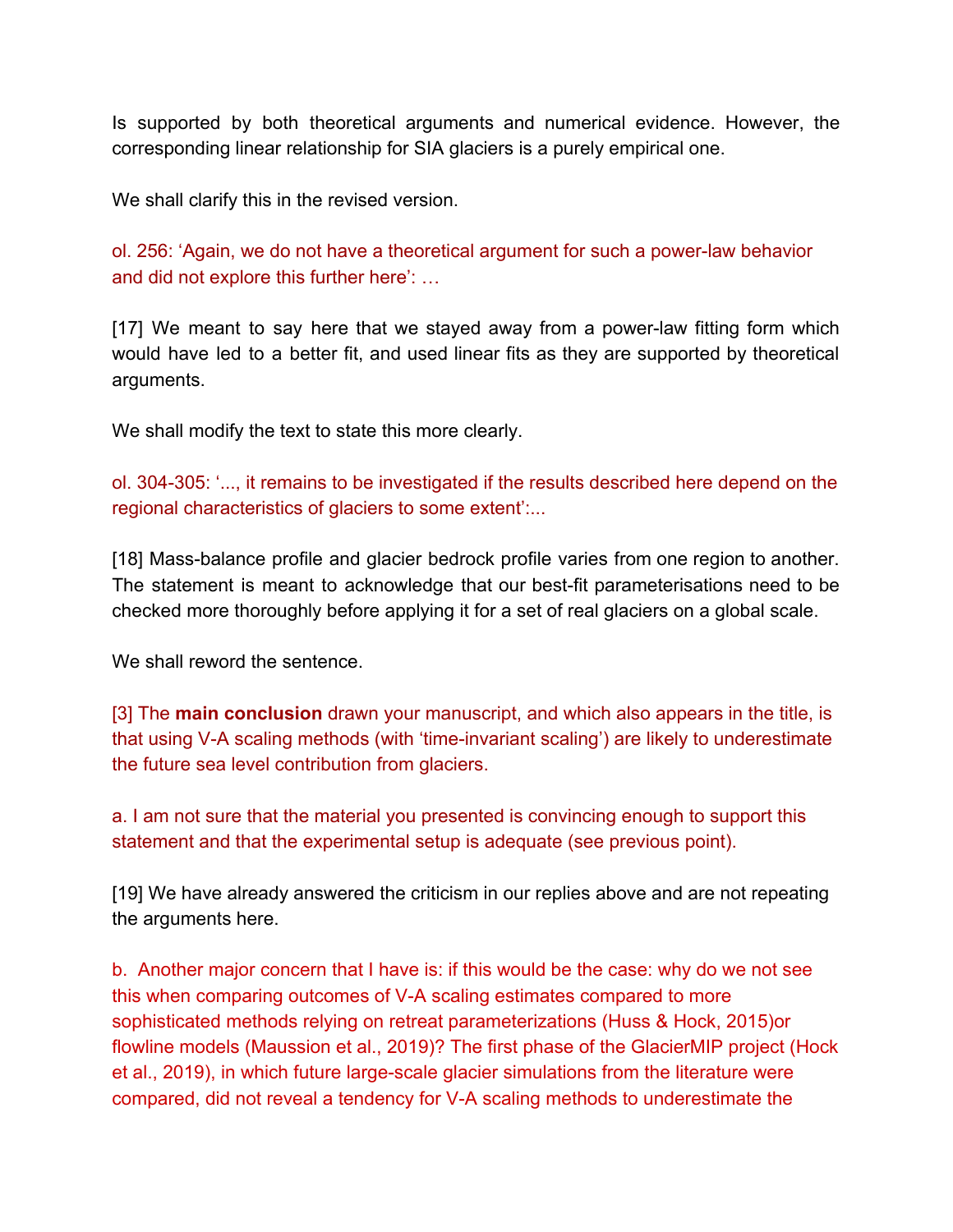contribution to sea-level rise (SLR). Also in the second phase of the GlacierMIP experiments, in which several ice dynamic (vs. V-A) were included and in which coordinated experiments were performed, no clear tendency can be seen when considering V-A scaling vs. methods in which the glacier geometry (and in some cases also ice dynamics) are explicitly considered. From the material at hand, I would rather tend to believe the outcomes from GlacierMIP than the main conclusions put forward here when it comes to the implications of using V-A scaling for future sea level projections.

[20] We are thankful to the reviewer for raising this critical issue that we should have discussed in the manuscript. Despite a more realistic and therefore a more complex experimental setup employed by Hock et al. (2019), we believe their results contain signs of the biases in scaling models as pointed out in this manuscript.

Consider Table 3 of that paper which is reproduced below. The GloGem model (the only model employed by the authors that does not use scaling) predicted the largest change in both area and volume for 14 out of 16 of their experiments (shown with red arrows in their table 3 reproduced below). This may be an indication of a systematic underestimation of glacier change by the scaling-based models. The majority of the model in the ensemble being scaling based ones, the multimodel means may, thus, have a low bias. Based on our long term simulations, it is likely that if the experiments of Hock et al (2019) was to be extended over longer periods, the above differences between scaling-based and GloGem models may grow larger. Checking the outputs of the different models for a single climate forcing may also be useful here.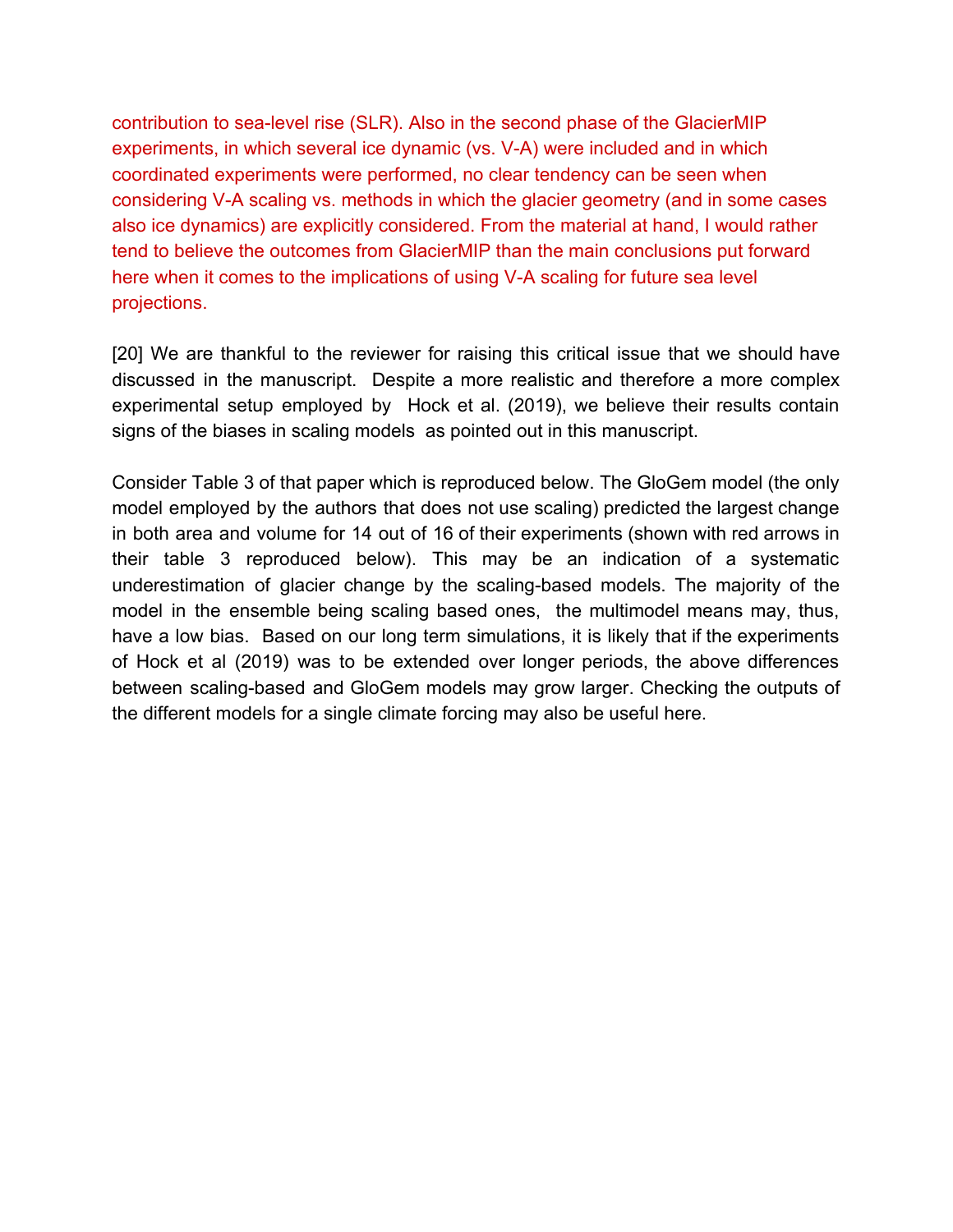| Table 3. Modeled global glacier mass and area losses by 2100 relative to 2015 (%) for four RCP emission scenarios. For each glacier model,      |
|-------------------------------------------------------------------------------------------------------------------------------------------------|
| data refer to multi-GCM means (± 1 Std dev.). Model mean refers to the arithmetic mean ± 1 Std dev. of all model runs for the same RCP regard-  |
| less glacier model or GCM. Not all glacier models were run for all four RCPs. Results are also shown excluding the Antarctic periphery (A), and |
| excluding the Antarctic and Greenland periphery $(A + G)$ since some glacier models do not cover these regions                                  |

| Glacier model      | Volume loss (%)          |                          |                          | Area loss (%)            |                          |                          |  |
|--------------------|--------------------------|--------------------------|--------------------------|--------------------------|--------------------------|--------------------------|--|
|                    | Global                   | Global excl. A           | $Global$ excl. $A + G$   | Global                   | Global excl. A           | Global excl. $A + G$     |  |
|                    |                          |                          |                          | <b>RCP2.6</b>            |                          |                          |  |
| <b>SLA2012</b>     | $17 \pm 3$               | $18 \pm 4$               | $19 + 4$                 |                          |                          |                          |  |
| <b>MAR2012</b>     | $\overline{\phantom{a}}$ | $29 \pm 7$               | $31 + 7$                 |                          | $31 \pm 7$               | $33 + 7$                 |  |
| GIE2013            | $14 \pm 3$               | $14 \pm 3$               | $17 + 4$                 | $18 \pm 4$               | $19 \pm 5$               | $22 \pm 5$               |  |
| <b>GloGEM</b>      | $24 \pm 7$ –             | $28 \pm 9$               | $29 + 9$                 | $29 \pm 7$ $\leftarrow$  | $32 \pm 9$ –             | $33 \pm 9$ -             |  |
| Model mean         | $18 \pm 7$               | $23 \pm 9$               | $24 \pm 9$               | $22 \pm 8$               | $27 \pm 9$               | $29 \pm 9$               |  |
|                    | <b>RCP4.5</b>            |                          |                          |                          |                          |                          |  |
| <b>SLA2012</b>     | $21 \pm 5$               | $22 \pm 5$               | $23 \pm 6$               | $\overline{\phantom{m}}$ | $\overline{\phantom{0}}$ | $\overline{\phantom{0}}$ |  |
| <b>MAR2012</b>     |                          | $34 \pm 9$               | $36 + 9$                 | $\overline{\phantom{0}}$ | $36 \pm 8$               | $37 \pm 8$               |  |
| <b>RAD2014</b>     | $28 \pm 8$               | $33 \pm 10$              | $33 \pm 10$              | $31 \pm 10$              | $34 \pm 12$              | $37 \pm 12$              |  |
| <b>GloGEM</b>      | $33 \pm 8$ –             | $38 \pm 11$ $-$          | $39 \pm 11$ $\leftarrow$ | $39 \pm 9$ -             | $43 \pm 10$ $-$          | $45 \pm 10$ $-$          |  |
| Model mean         | $27 \pm 8$               | $31 \pm 11$              | $32 \pm 11$              | $35 \pm 10$              | $38 \pm 11$              | $40 \pm 10$              |  |
|                    |                          |                          |                          | <b>RCP6.0</b>            |                          |                          |  |
| <b>SLA2012</b>     | $24 \pm 6$               | $26 \pm 8$               | $27 \pm 8$               | $\overline{\phantom{0}}$ | $\overline{\phantom{0}}$ | $\equiv$                 |  |
| <b>MAR2012</b>     | ۷                        | $35 \pm 8$               | $37 + 9$                 |                          | $36 \pm 9$               | $37 + 8$                 |  |
| Model mean         | $24 \pm 6$               | $32 + 9$                 | $33 \pm 10$              |                          | $36 \pm 9$               | $37 + 8$                 |  |
|                    | <b>RCP8.5</b>            |                          |                          |                          |                          |                          |  |
| <b>SLA2012</b>     | $33 \pm 6$               | $35 \pm 7$               | $36 \pm 8$               | $\overline{\phantom{m}}$ |                          |                          |  |
| <b>MAR2012</b>     | 宰                        | $46 \pm 10$              | $48 \pm 10$              | $\overline{\phantom{m}}$ | $47 \pm 10$              | $48 \pm 10$              |  |
| GIE2013            | $27 \pm 5$               | $27 + 5$                 | $31 \pm 6$               | $30 \pm 9$               | $33 \pm 10$              | $38 \pm 11$              |  |
| HYOGA <sub>2</sub> | ÷                        | $\overline{\phantom{0}}$ | $17 + 4$                 | $\qquad \qquad -$        | 2                        | $32 \pm 6$               |  |
| <b>RAD2014</b>     | $40 \pm 8$               | $46 \pm 11$              | $46 \pm 10$              | $47 \pm 10$              | $53 \pm 13$              | $55 \pm 12$              |  |
| <b>GloGEM</b>      | $48 \pm 9$ $-$           | $55 \pm 12$ $-$          | $55 \pm 12$ $\leftarrow$ | $54 \pm 9$ $-$           | $59 \pm 10$              | $60 \pm 10$ $-$          |  |
| Model mean         | $36 \pm 11$              | $41 \pm 13$              | $40 \pm 14$              | $43 \pm 14$              | $47 \pm 14$              | $48 \pm 14$              |  |

Table 3 of Hock et al. (2019) with red arrows added to highlight the experiments where Glogem predicted the highest loss.

We do acknowledge that there are important differences between our set-up and that of Hock et al (2019) which prevents a direct comparison. We apply all the three models on the same set of steady glaciers, use the same mass-balance profiles, and consider the same idealise ELA perturbation. In contrast, the different models in Hock et al. (2019) do not use the same prescription for computing mass balance forcing, the input climate data used for mass-balance computations are also not identical. In addition, their comparison is over a relatively short period of 85 years, whereas we look at a longer period of 500 years. While our model experiments involve an idealised step change, the authors considered slower and more realistic forcing. As a result of all these differences, our setup is more sensitive to the differences in performance of the glacier-dynamics models alone. Of course, the experimental design of Hock et al. (2019) is tailor-made for the problem of predicting sea-level rise which is the main thurst of that paper.

We shall mention in the updated manuscript that the results of Hock et al. (2019) possibly support our claim of a systematic bias in scaling-based models.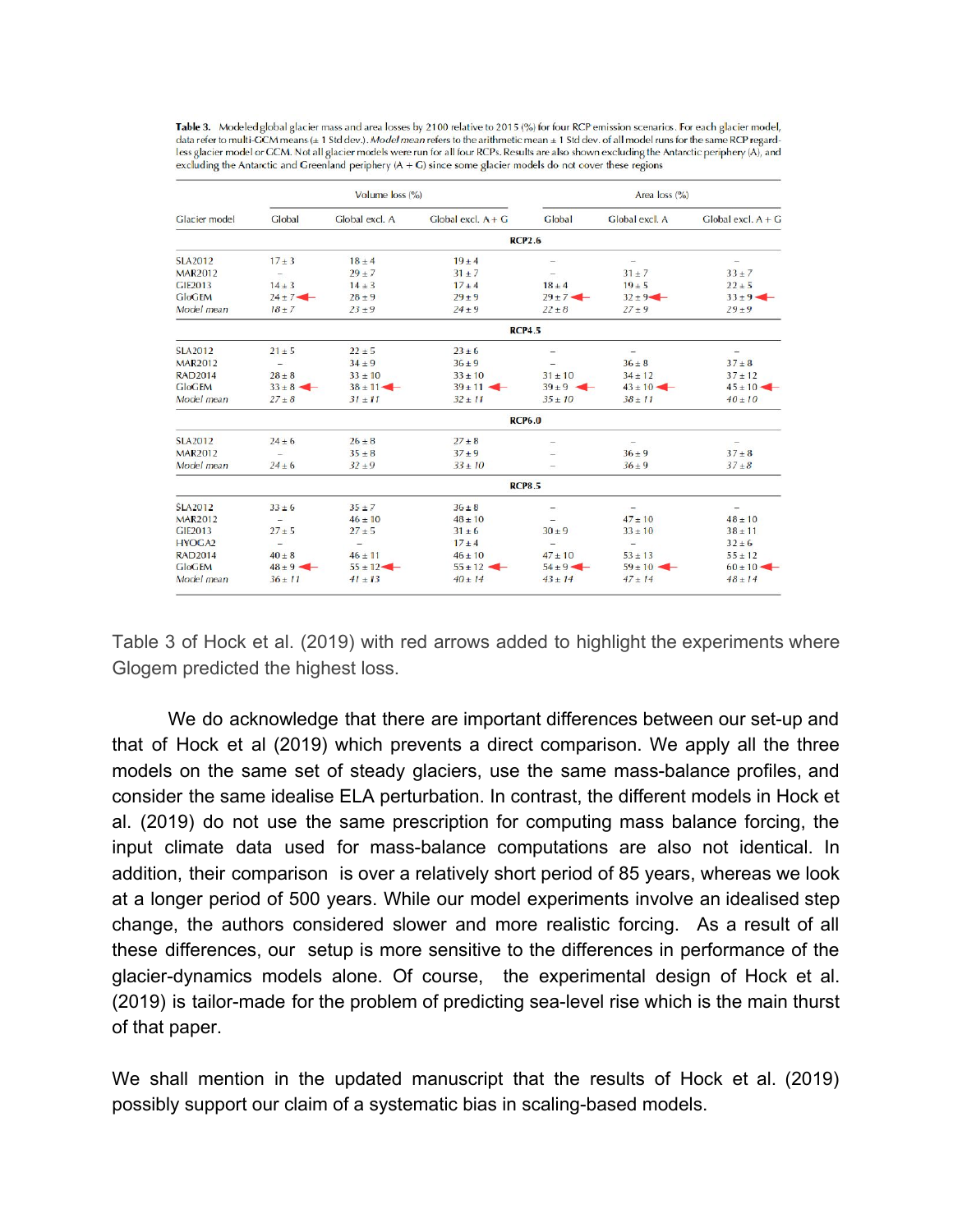c. You draw your main conclusion (that the loss from V-A scaling with time-invariant scaling is underestimated vs. SIA) from two steady states: an initial one and a final one. You present your results like transient results (e.g. in plots, when describing response times,in section 4.1. describing that cis time-dependent and decreases with time,in section 4.4.,....etc.), but in the end, **it boils down to the fact that the volume of the final steady state with time-invariant V-A scaling is 'too large'**(compared to the SIA). Due to this, the transient volume loss when evolving to this steady state is underestimated (always with respect to SIA results). The main question that you thus need to address is: **why is the V-A scaled final steady state too big?** I am not an expert in V-A scaling, but I would find it surprising that this issue has not been addressed in other V-A scaling studies and that no solutions to this problem have been formulated. In the end, from my understanding, what happens is that many glaciers that reduce in size lose their lowest part, which are often the most gently sloping parts of the glacier and where the highest ice thickness is thus found (in most ice thickness reconstructions this clearly appears, where in the end, a large part of the reconstruction results from the negative correlation between the surface slope and the local ice thickness; see Farinotti et al., 2017). It is thus to be expected that the V-A scaling that you use to create the initial steady state does not hold for the final one. This is something that would need to be explored in more detail, and for which studies in which the volume scaling also uses information from other glacier characteristics (e.g. the glacier slope) could be useful (Grinsted, 2013; Zekollari & Huybrechts, 2015; see e.g. Fig. 9a in the latter, which summarizes the main point made here).

[21] We agree with the reviewer's assertion that an important limitation of a scaling-based model is that the scaling-based model underestimates the climate sensitivity of glaciers. However, we do not agree with his/her point of view, that is the only issue. As we have already demonstrated in the manuscript, there are two more critical issues: A. the scaling-based model underestimates glacier response time (please refer to replies [1] and [3]), B. the volume and length response times are predicted to be identical under scaling.

While there are several existing investigations of the relative performance of the scaling-based models (including those cited in our discussion paper and in the reviewer's comment), the above three limitations may not have been brought out clearly.

Also, a common issue with the existing comparisons of scaling-based model with ice-flow models is that often both  $c$  and  $\gamma$  were taken to be time-dependent fitting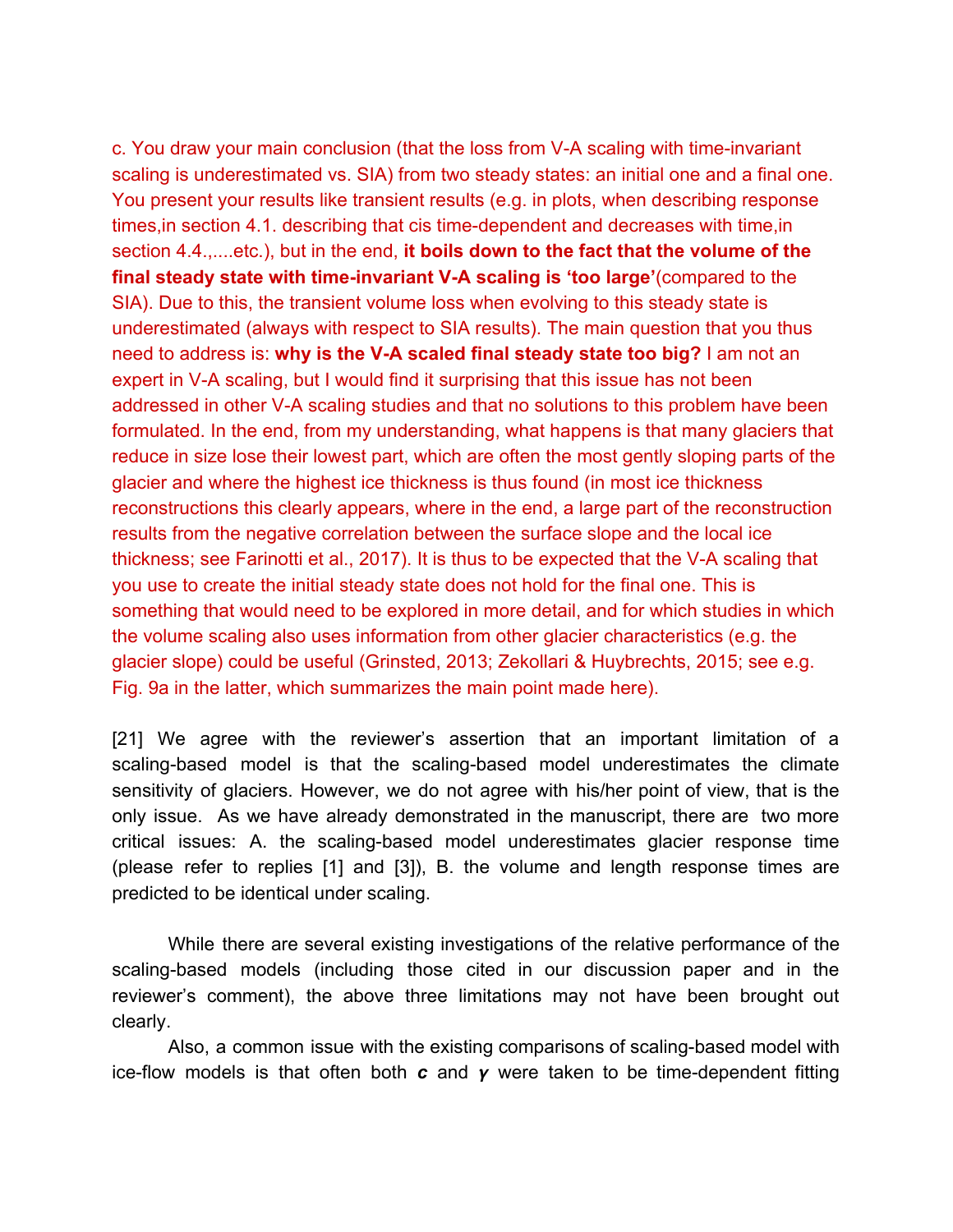parameters empirically. This was advised against by Bahr et al. (2015) on solid theoretical grounds.

We do agree with the reviewer's comment above that a fixed time-independent scaling form does not work. Our SIA simulation clearly shows that the scale-factor *c* is time-dependent (please see reply [38]). While the gently-sloping lower ablation zone, as suggested by the reviewer, may be one of the reasons behind this, it is not the only reason. For a set of 1-d glaciers on linear bedrock with the same bedrock slope, a similar bias in the scaling-based model is obtained (fig R1, reply [1]). So any modified scaling formulation involving glacier slope etc. may not be able to cure the bias entirely.

If a parameterisation of the time dependence of *c* in terms of slope and other factors is found, then that may give a clear answer to the questions why scaling predicts relatively smaller sensitivity (as pointed out by the reviewer) and response time. However, even that is not going to correct the drawback of having the area and volume response times (reply [1], [3]). Therefore, in this paper, we choose to focus on obtaining an alternative linear-response model that reduces the above biases, rather than trying to investigate how scaling models can be improved.

[4] Unclarities in the manuscript. I found the text difficult to follow and quite often had to re-read sentences several times before being able to grasp their meaning. A few examples include:

[22] We shall work on improving the readability, and appropriately rewrite the following sentences.

a. l. 8-9: '..and validate them with results from scaling-based simulation of the ensemble of glacier'

b. l.84-85: '...are then empirically extended in order to obtain accurate parameterisations the linear-response properties of the SIA-simulated glaciers'

c.l.86-87: 'The linear-response model the long-term total shrinkage of glaciers as predicted by the scaling-based method (Radićet al., 2007), and the linear-response model are compared with the corresponding response'd.....etc. See also comments on specific sections below.This makes it tedious to go through the manuscript. Furthermore, there a substantial number of grammatical errors, some of which (but not all) have already been pointed out by the first reviewer.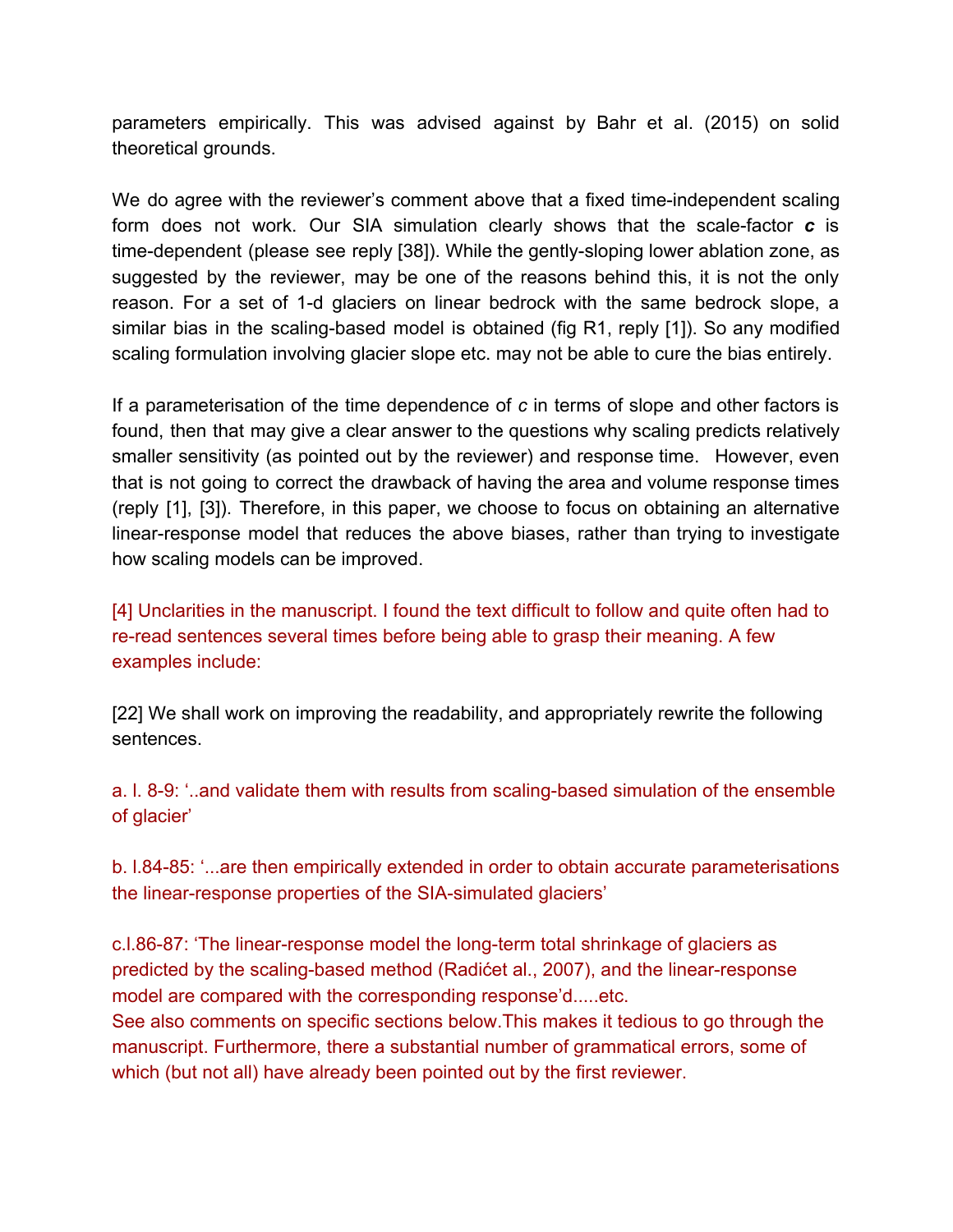[23] We shall try to minimise such errors in subsequent revision.

Also, many figures cannot be interpreted/read independently, without having to refer to the caption. It would be good if all essential information (e.g. meaning of colors used, R^2 values, equations,...etc.) could be directly included in the figure. Some other comments for specific sections(non-exhaustive list and not focusing on grammatical errors)

[24] We shall update the figures mentioning the best-fit forms and  $R<sup>2</sup>$  within each of the figures.

# o1. Introduction:

'methods solving the dynamical ice-flow equations' à'numerical cost of such a computation on a global scale is prohibitive': well is not really the case anymore. In general: would be good to acknowledge regional-to global studies in which ice flow is explicitly accounted for (Clarke et al., 2015; Maussion et al., 2019; Zekollari et al., 2019).

[25] We shall reword the statement, and include relevant references including the ones mentioned here.

o1.2. Motivation for the present study: difficult to follow the first paragraph: be more specific when you refer to c and gamma not continuously mix with other terminology 'time invariant scaling-based parameterisation', '...given the known violation of the time-invariant scaling assumption'.

[26] The scaling equation,

# $V = cA^{\gamma}$

does not require *c* to be a time-independent constant (Bahr et al., 2015). However, that assumption is necessary to use this equation to predict glacier evolution. So they are not interchangeable.

o2. Quite abstract and thus very difficult to go through for someone who is not an expert in V-A scaling. Could make it less technical by for instance adding some additional information that links the various parts.

[27] This section sets the notation, and provides the mathematical derivation of various results. So it may appear a bit technical. However, we appreciate the need for making it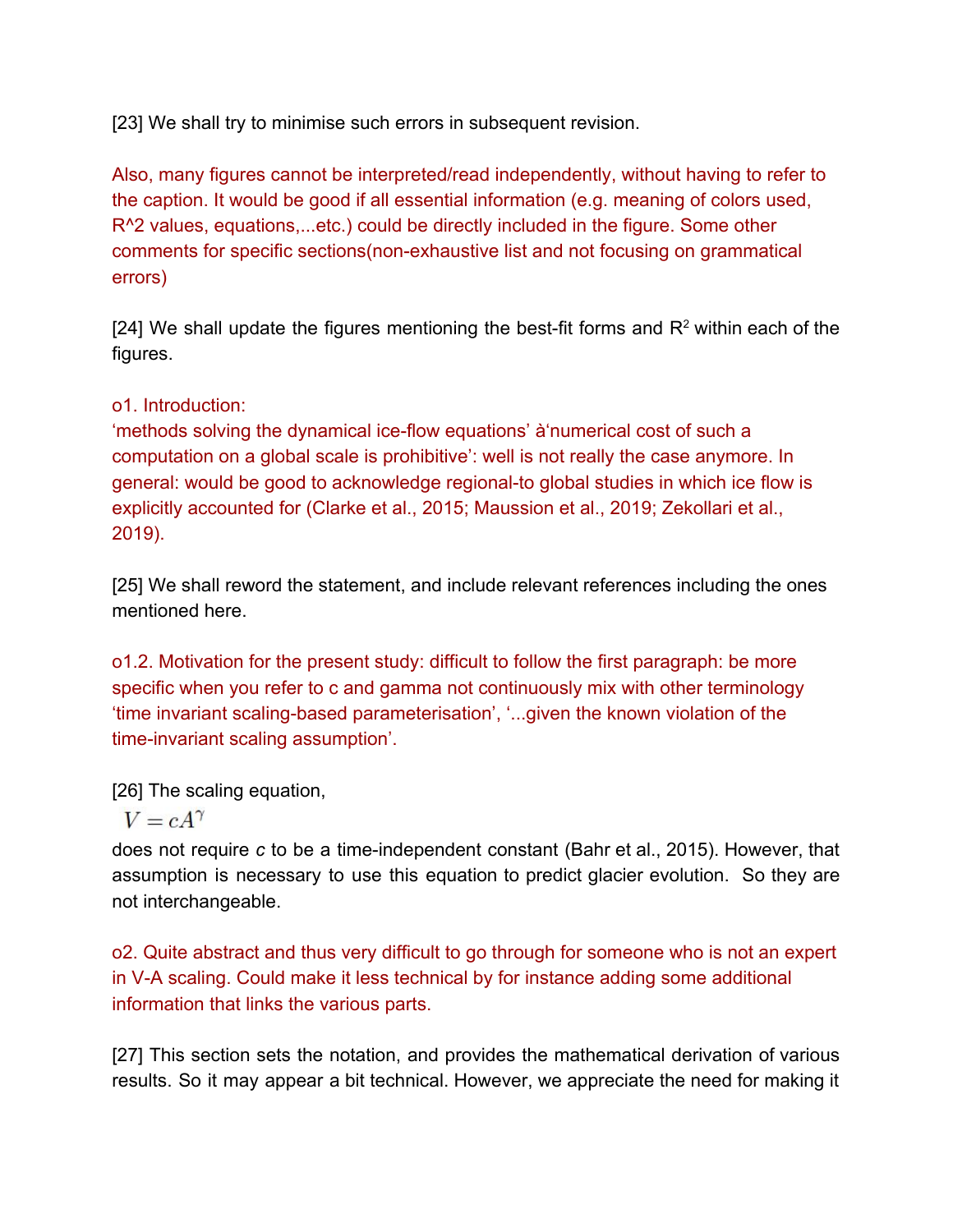more accessible, and shall add a paragraph in the end summarising the results in plain language.

o3.1.: 2-dimensional SIA model:

•l.152-154: where did you get the ice thickness from? From Kraaijenbrink et al. (2017)directly? As the ice thickness is quite crucial in your story (it determines the volume...), why did you not consider the consensus estimate of Farinotti et al. (2019), which is freely available?

[28] We had used data from Kraaijenbrink et al (2017) as it has debris-cover and debris thickness information as well - which we initially planned to incorporate. Also, when we started the project Faronotti et al. (2019) was not published. Since we do not tune our models to obtain accurate descriptions of each of the glaciers, we stick to the bedrock originally used. Any reasonable choice of bedrock serves our purpose of simulating an ensemble of glaciers with realistic geometry. We agree that accurate bedrock and tuning the parameters of the SIA model to fit the thickness and velocity maps of each of the glaciers are necessary for any computation of future glacier change or sea-level rise.

•SIA: refer to the original work by Hutter (1983)also.

[29] We shall refer to this article.

•You neglect basal sliding (l. 161). Justification? Could refer to other studies where this is done, like e.g. Gudmundsson(1999) and Clarke et al. (2015).

[30] We had neglected sliding as the theoretical results of Bahr et al. (2015) that we built upon are derived in that limit. For a set of real Himalayan glaciers sliding would surely be important as mentioned in section 4.2 of the manuscript.

•l.168-178: this is related to the SMB, which you apply in all cases(i.e. also for the linear-response model and the V-A scaling, right?). Not sure this section is correctly placed here in the '2-dimensional SIA model' section.

[31] we shall add reference to eq. 13 in the later sub-sections describing the 0-d models.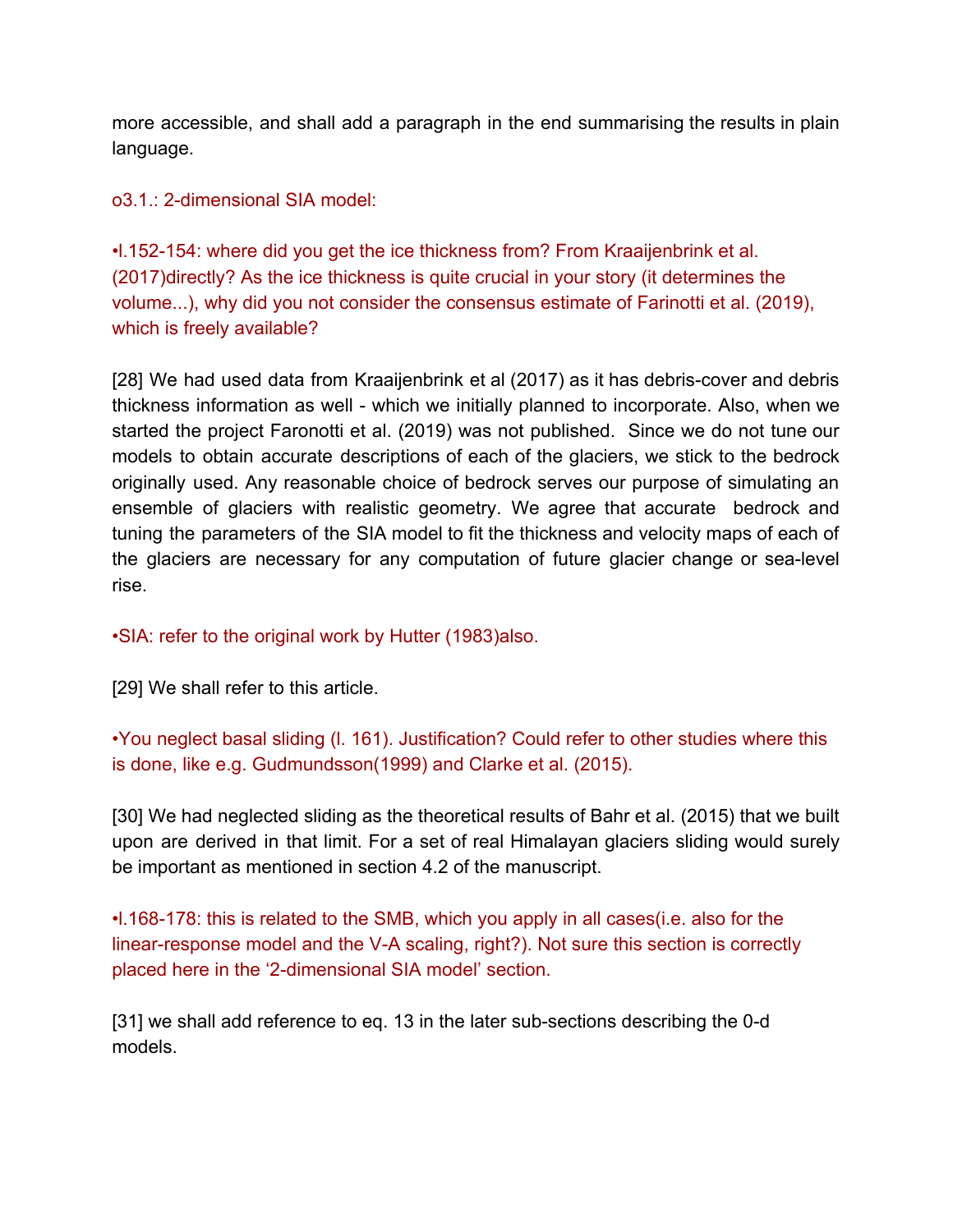•l.183: through several exclusion you keep 68% of the initial glaciers... How much does this represent in terms of glacier volume and glacier area when compared to the total glacier sample?

[32] With the present runs we keep 703 out of the total 814. This corresponds to a number fraction of 86% and an area fraction of 89% . Also see fig R4 above for the area and slope distribution of all the glaciers and the selected ones.

•l.188-196: you explain some simplifications related to debris cover, avalanche and sliding have been made and that this may influence your results. Well, you have made much larger simplifications than this: e.g. linear SMB profiles with strongly imposed max. SMB, steady state assumptions for glaciers,... à not even worth mentioning these more detailed simplifications in my opinion. With all these simplifications, would have been better to opt for idealized setup likely (see main comment 2a).

[33] We prefer to list out all the limitations of our model as depending on the glacier being considered, one or several of these issues have proven to be quite critical in the Himalaya.

We have already discussed (replies [1] and [3]) why idealised glaciers do not serve the purpose for us.

•l. 194: 'These simplifications do not weaken our study': not sure you can judge on this yourself...

[34] the sentence will be modified.

o Section 3.2.:

•l.204: 'was fixed at... because...': don't understand the causality (i.e. link between cause and consequence).

[35] The sentence will be modified. We mean to say: the linear mass-balance profile implies m=1, and then, using the formula given by Bahr et al (2015), gamma = 1.286.

•Figure 1: SIA-derived volumes are scaled by a factor 10: why? Does not really make sense and unclear when just looking at the figure without reading the caption... Axes should be correct in the figure and not only for a part of the data you show..Also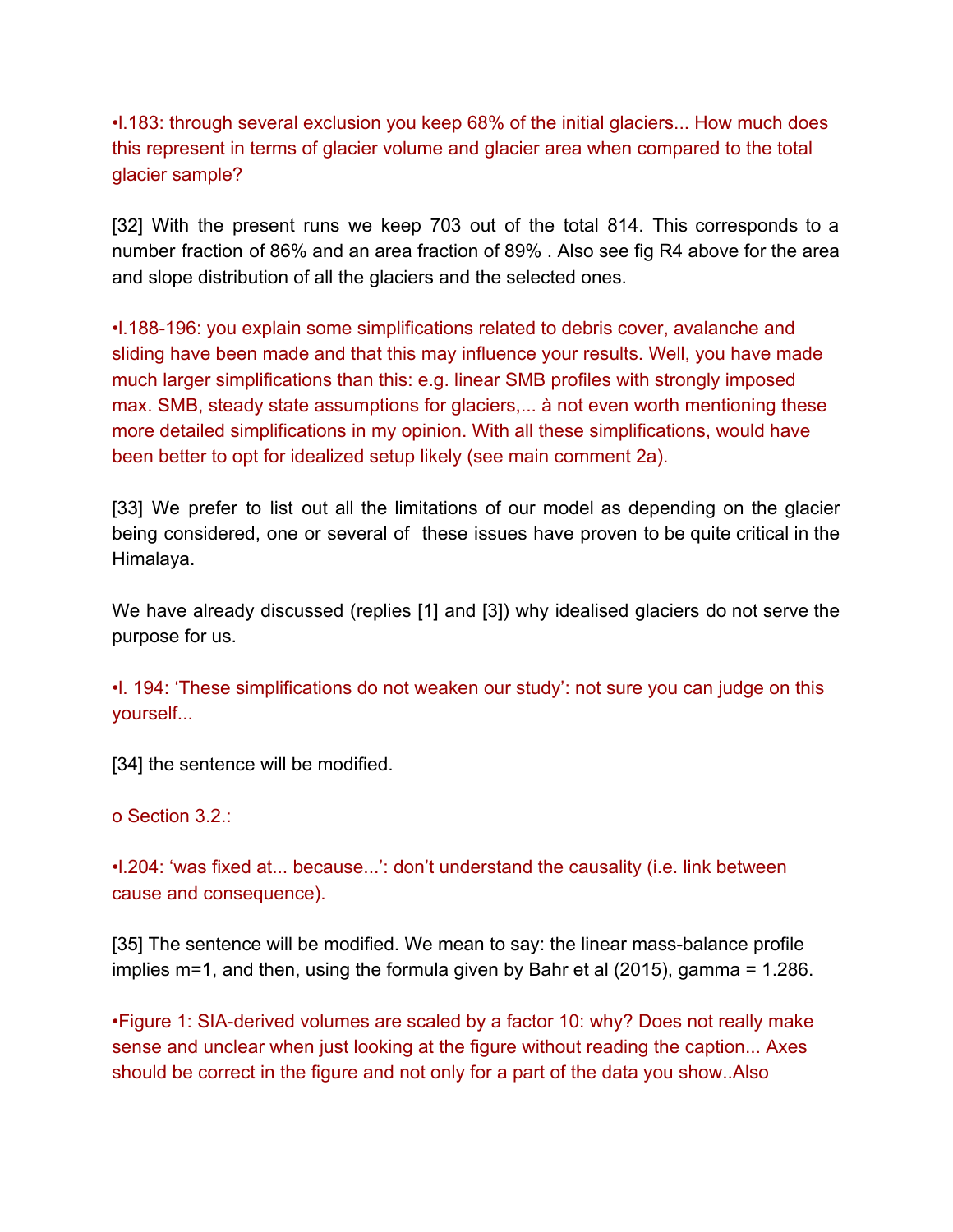illustrates the unclarity in the figures mentioned in main comment 4 (problem that figures cannot be interpreted without referring to their caption).

[36] We have modified the figure by removing the scaling by 10 (Fig R5). We shall update the other figures following the suggestion by the reviewer.

oSection 3.3.:

•l.208-210: complicated way to say that you consider e-folding time scales. Would reformulate this and add references for this to e.g. Leysinger Vieli & Gudmundsson(2004).

[37] As our aim is to find the best fit linear-response properties. Thus instead of computing e-folding time, we directly fit the following linear-response form to obtain both climate sensitivity and response time for each glacier.

 $\Delta V(t) = \Delta V_{\infty} (1 - e^{-t/\tau_v})$ 

Only for a purely exponential decay the response time would be identical to the e-folding time.

oSection 4.1.:

•I.225: V=cA<sup>1.286</sup>: not sure I understand. Does this statement apply for the initial and/or final steady state volumes? And can all the volumes be described with this single relationship? Is the fact that quite different rate factors are used not a problem for this (see main comment, point 2c)?

[38] As shown in main figure 1 (A) both the initial and final states obey the same scaling form with different values of *c.* This is consistent with the rigorous derivation of the scaling law (Bahr et al., 2015). As long as a large enough ensemble of glaciers with a wide range of glacier area is considered, a fixed area-volume scaling relation is a good statistical description, though it may have considerable bias if any single glacier in the set is considered (Bahr et al., 2015).

The variability of rate factor, geometry (as long as width exponent q is the same), mass balance profile (as long as exponent m is the same) etc only add noise the scaling, and lead to scatter in the scaling plot. Such effects do not ruin the volume-area scaling. This is consistent with main figure 1A and fig. R1. In fig. R1, there is little scatter as geometry, rate factor, mass-balance gradient are exactly the same for each of the glaciers. However, in main fig 1A a considerable scatter is present due to variability of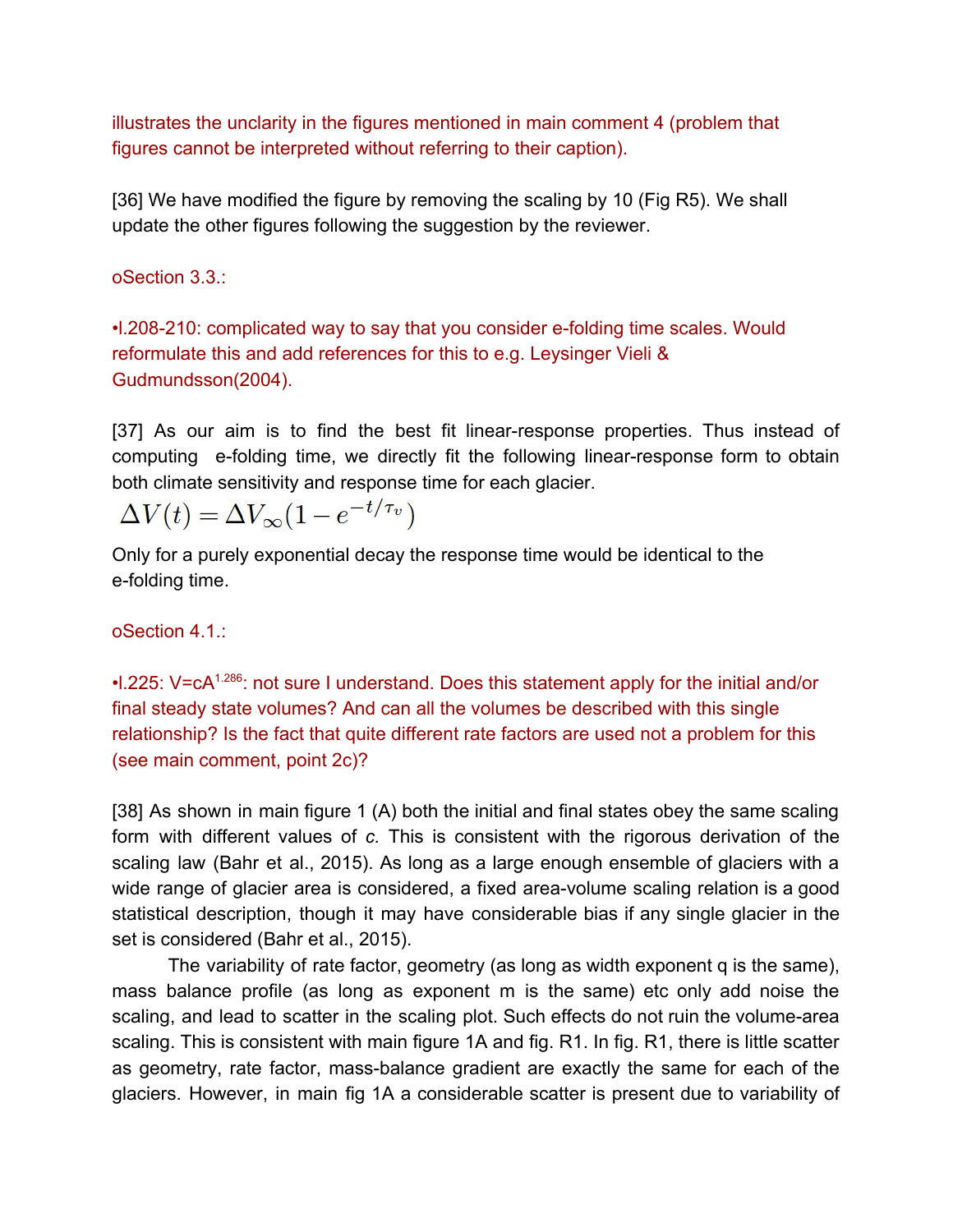these factors. Of course, in a set of real glaciers significant variability of the above parameters, and consequently, a significant scatter in the corresponding scaling plots are present (Bahr et al., 2015).

•l.227 + l.230 + l.232:here you mention that c is time dependent. Not sure you can say that it is time dependent: simply results from the fact that final steady state volume for V-A scaling is 'overestimated' (vs. SIA). As a result the evolution to this steady state is different. See main comment 3c for this.

[39] 1. We have shown in main figure 1A that initial and final best-fit c are different. 2. We have shown in main figure 1B that fo SIA simulated glaciers time-evolution trajectories are not linear in V-A plane with log-log scale.

The above two observations prove that c depends on time (as long as the same form V=  $cA^{1.286}$  is used to describe the ensemble as argued by Bahr et al. (2015) on theoretical ground).

•l.235-237: relates to main comment 3c again. If you do not modify the V-A scaling, then problems will arise when considering the same glacier that is much smaller in a warmer climate (when rising the ELA in your case): you typically lose the lower parts where most volume is and volume will thus be 'overestimated'. Is this not accounted for in some way in future glacier evolutions based on V-A scaling? As a part of this discussion, studies in which V-A scaling is extended with other glacier characteristics (such as the surface slope; Grinsted, 2013; Zekollari & Huybrechts, 2015)would be good to include. Such relationships which could prove to remain valid over time, even without changing scaling and exponents.

[40] We agree with the reviewer that with the incorporation of appropriate additional variables like slope etc., it is possible to improve the scaling formulation. However, as shown in reply [1] above, this can not cure the bias entirely. Also, it cannot resolve the issue of equality of area and volume response time (reply [1] and [3]) that is inherent in scaling. Therefore, we took an alternative route of developing an accurate linear-response description to minimise the bias. We do not rule out that there may be other possible routes to reduce the bias.

We shall make the above point clear in our revised discussions.

oSection 4.2.: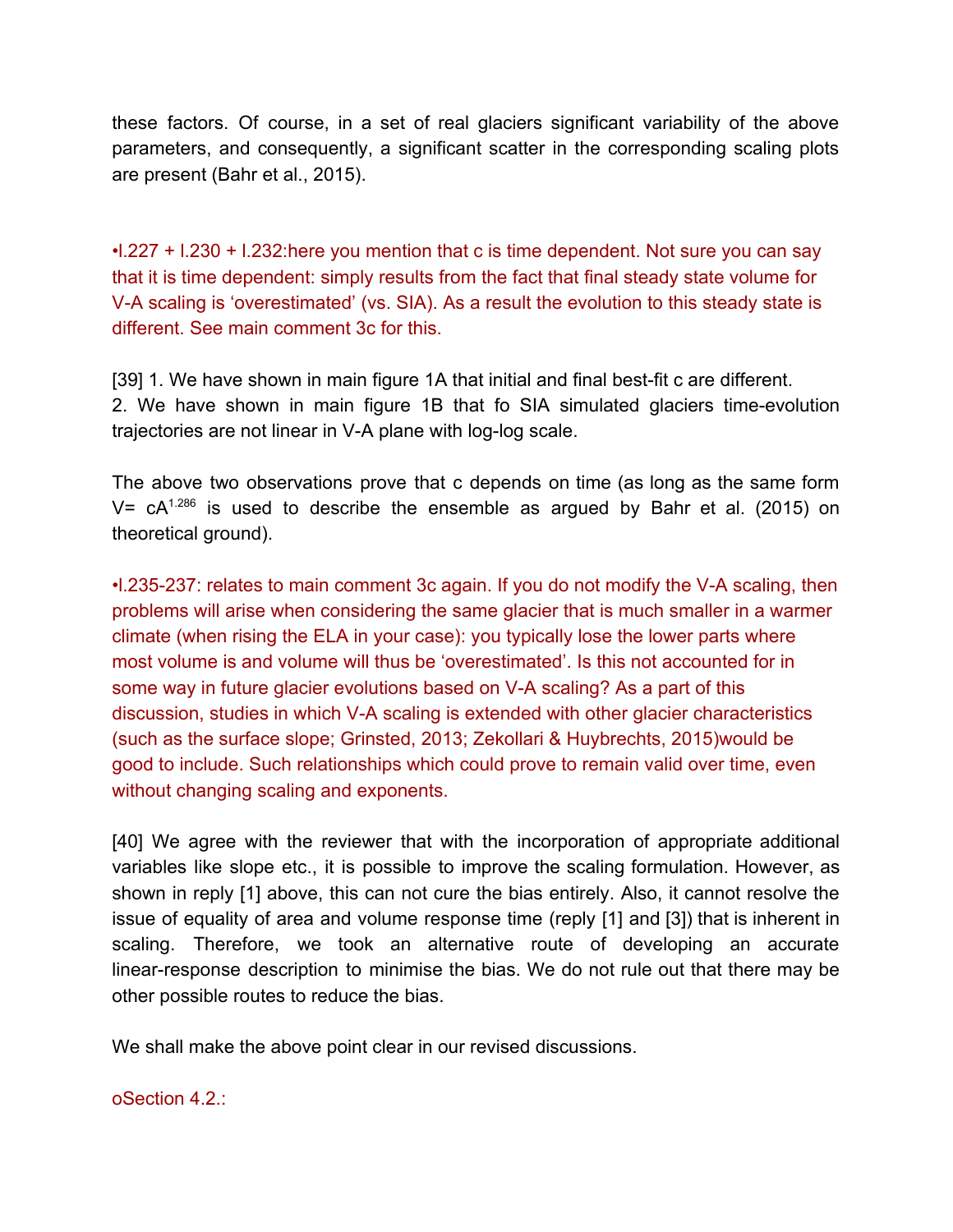•l. 243: 'This is exactly what is seen in Fig. 2b, which shows...': I cannot directly see this…

[41] We wanted to point out the fact that fractional volume change is 1.87 times the fractional change in area, while scaling theory predicts a smaller prefactor of factor of 1.286.

We shall rewrite the sentence to make it clear.

### •l.244: 'change in c to the tune of ~13%': what does this mean?

[42] We meant to say that: SIA simulation showed a fractional change in volume that is  $\sim$  50% larger than that predicted by the scaling method for a given fractional change in area. A relatively small 13% change in c is not the only factor behind this, the associated mass-balance feedback also plays a significant role.

•l.255: 'The above figure': will depend where your figure comes in final manuscript…

[43] We shall refer to the figure number here.

### oSection 4.3:•

I was wondering what the point is that you want to make with this section? It is known from literature that volume responds faster than area (e.g. Oerlemans, 2001; Leysinger Vieli & Gudmundsson, 2004).

[44] We apologise for not referring to prior work by Schmeits and Oerlemans (1997), Oerlemans (2001) and, Vieli and Gudmundsson (2004) that had discussed that volume response is faster than the length response. We shall correct that error.

The main result in this section is that a scaling-based evolution leads to the same response time for area and volume (as shown with both theoretical arguments in section 2.3 and numerical results in main fig 4), while in SIA simulations the area response time is larger. This is again a major limitation of scaling-based methods.

We shall rewrite the paragraph to make the statement clear.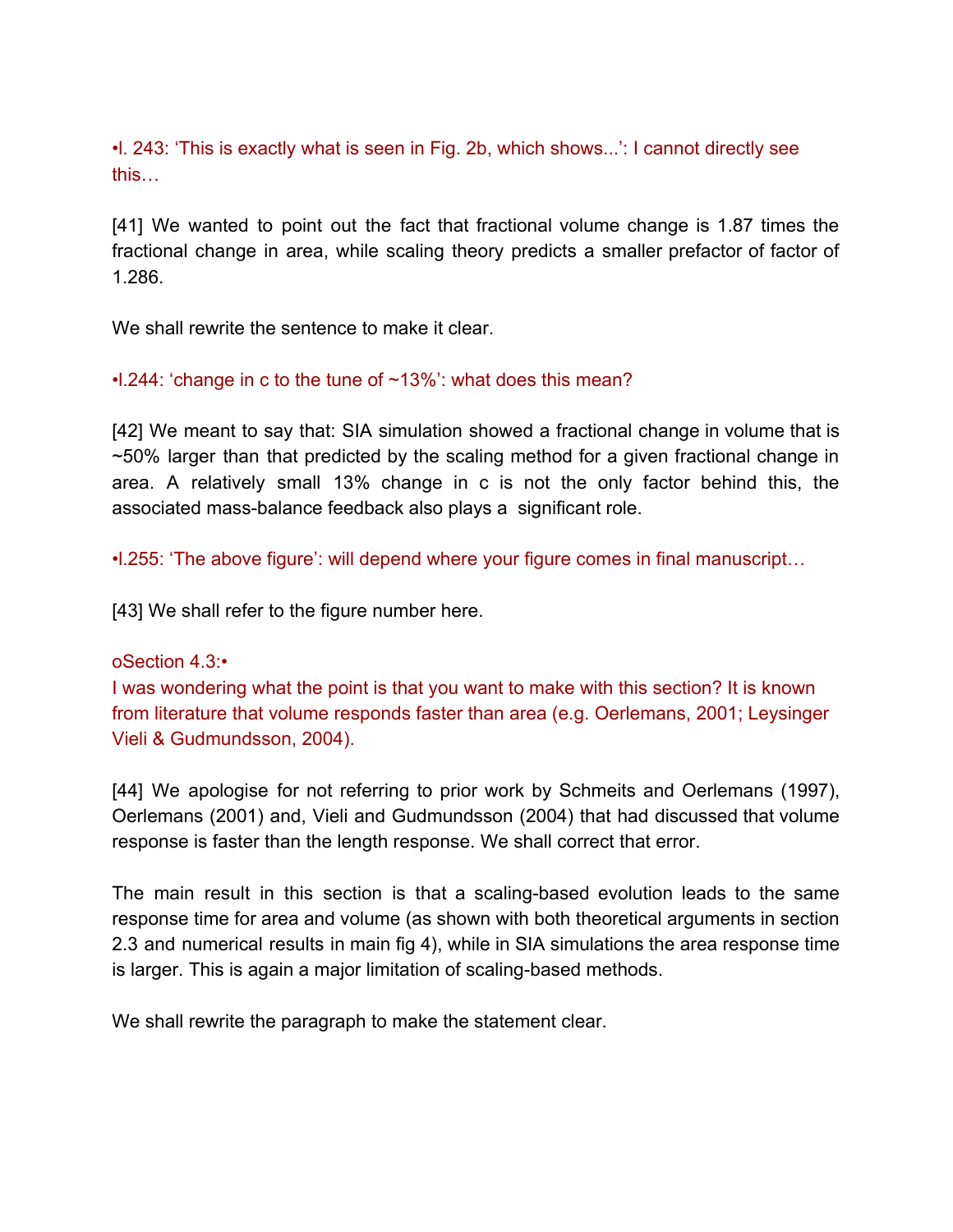• l.260-264: relationship between volume and area response times. How does this compare to the relationship others have found in the literature?

[45] We thank the reviewer for the comment.

Oerlemans ( 2001) suggested a proportionality constant of 0.74 between volume and area response time. Vieli and Gudmundsson (2004) obtained corresponding values of 0.60, 0.70 and 0.67.

The above values are comparable to our best-fit value of 0.69.

We shall discuss this point in the revised manuscript.

oSection 4.4.:

•l.271-272: 'with most of the changes taking place during the first couple of centuries': this is not a result/finding.. This directly results from the e-folding time-scale when forcing a steady state glacier with an instantaneous forcing in SMB.

[46] The sentence "Starting with an initial volume (area) of 603 km<sup>3</sup> (5144 km<sup>2</sup>) the 551 glaciers simulated by SIA loses 123 km<sup>3</sup> (521 km<sup>2</sup>) of volume (area) in 500 years after the step-change in ELA by 50 m, with most of the changes taking place during the first couple of centuries (fig. 6)." is a fair description of the data presented in fig. 6.

•l.273: 'underestimates the long-term change': not about reaction/response. This is direct consequence of fact that final steady state volume is too large (see main comment 3c)

[47] Irrespective of the interpretation, the statements in this paragraph is a correct description of data presented in fig 6.

•l.279-280: '...suggests that there might be significant negative biases of mountain glacier contribution to sea-level rise as computed by scaling-based methods'(+ section 4.5, l.300-302): well, do not see this in GlacierMIP phase 1+2... Is a very strong statement to make and should be sure that it is well-founded.

[48] Please refer to comment [20] where give evidence that GlacierMIP contains enough hints about such a possible bias. We shall include that discussion in the revised manuscript.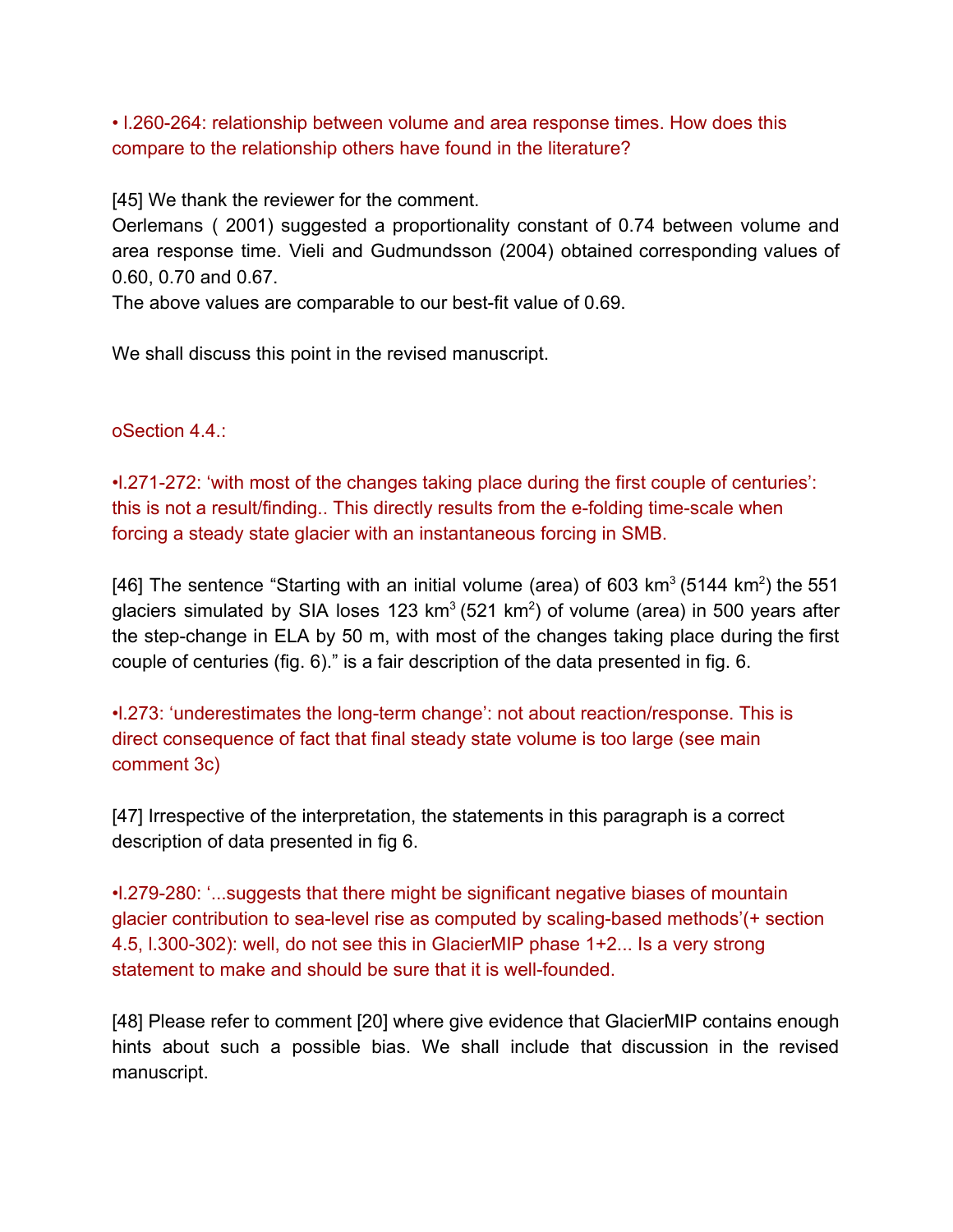### O Section 4.5:6

•l.296-297: 'More detailed studies that relaxes some of the above mentioned assumptions are needed...': not sure what you mean by this. Would also make sense that you dig into this: e.g. by focusing on real transient response vs. comparing two steady states (what you do now and then translate into an analysis of the transient response resulting from this: see main comment 3c).

[49] We are considering transient response to step change in climate and not steady states. We are following a well established method for characterising glacier response by computing response properties of steady states (e.g. Oerlamans, 2001). If steady-state linear-response properties (eg climate sensitivity and response time) are known, the response to any arbitrary mass balance forcing can be computed as (we quote from our reply to comments by reviewer 1),

$$
\Delta V(t) = \Delta V(0)e^{-t/\tau} + \frac{\Delta V_{\infty}}{\delta E} \int_0^t \Delta E(t')e^{-(t-t')/\tau}dt'.
$$

Here,  $\frac{\Delta V_{\infty}}{\delta E}$  is the climate sensitivity of glacier volume.  $\Delta V(0)$  is the initial departure from a steady state that can be obtained from the observed rate of volume change as  $\Delta V(0) = -\tau \frac{dV(0)}{dt}$ . A similar expression can be written down for area evolution as well. We propose to include these details in the discussion section of the revised manuscript.

We note that a similar linear-response framework had been applied to reconstruct climate forcing from glacier length change records (Oerlmans, 2005). While we focus on idealised climate forcing to obtain linear-response properties, the response properties derived from that analysis allow predicting the response to any general forcing as long as the fractional glacier changes are small.

# •l.299: 'intruding more scatter in the fits': what does this mean?

[50] This is a typographical error. "Intruding" will be replaced by "introducing".

oSummary and Conclusions:

•l.309-310: scale factor reduces over time. Well, not sure the time dimension is adequate here. Boils down to having a final steady state that would require a smaller value for c: see main comment 3c.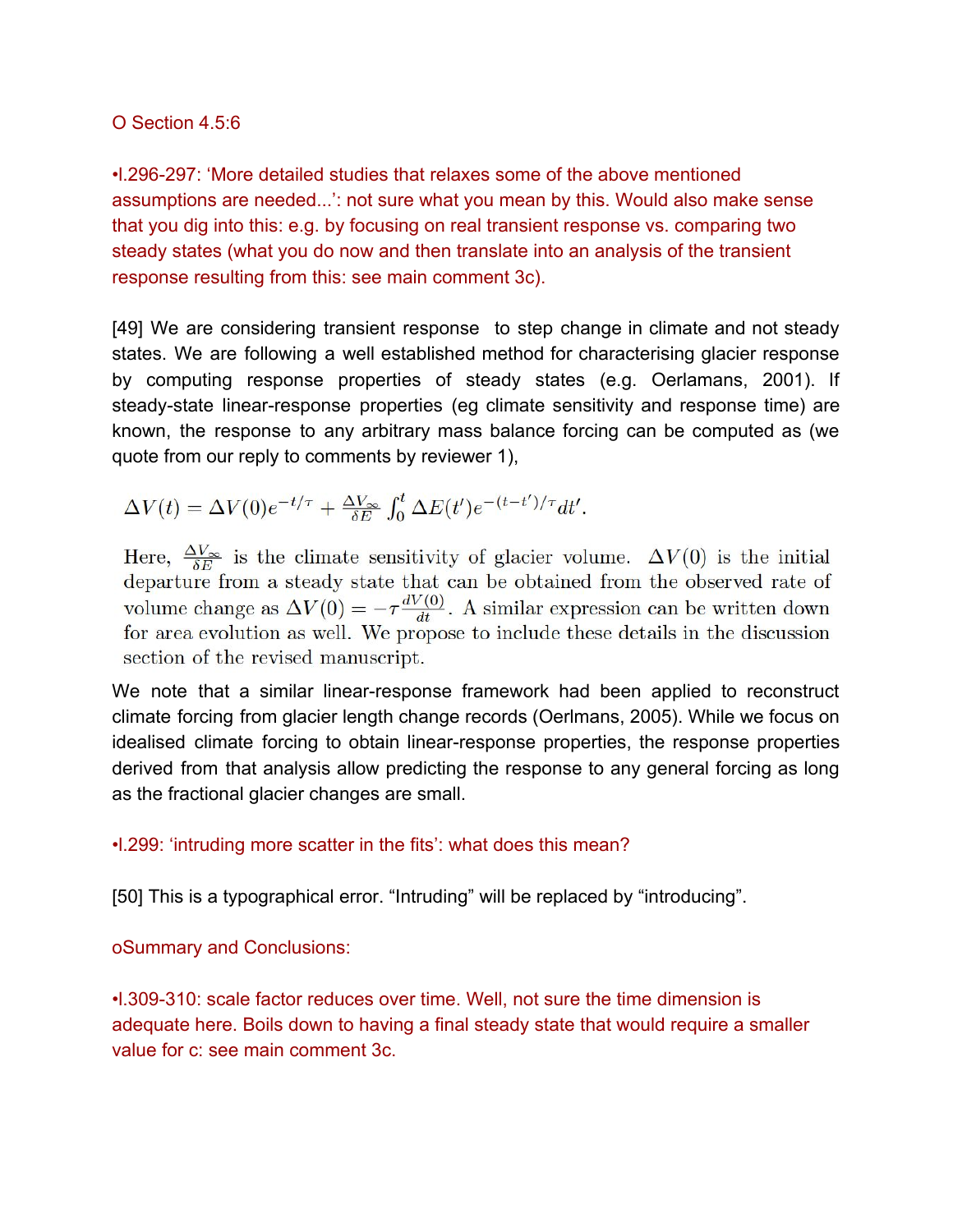[51] There is probably no inconsistency between our statement and that of the reviewer. Unless c is time-dependent, c cannot be different for the initial and final states. Also, the discrepancies between SIA and scaling model during the first hundred years ( see main fig 1, fig R1) when the glaciers are in a transient state, is consistent with a time-dependent c.

•l.324: computational efficiency. OK, still important, but is not really a limitation anymore, due to which V-A scaling becomes less important (and also driven by the release of new datasets with regional-to global spatial coverage at individual glacier level: see main comment 1).

[52] Here we are only referring to the "computational advantage" and not claiming that linear-response is the only way of computing long-term glacier change.

•Code availability: for which models is the code available? Seems to suggest that the SIA code is not available. Not sure if this fully agrees with the policies of The Cryosphere: see www.the-cryosphere.net/about/data\_policy.html

[65] We shall make all codes available as per the policies of the journal.

### **References:**

Bahr, D. B., Pfeffer, W. T., and Kaser, G. (2015). A review of volume-area scaling of glaciers. Reviews of Geophysics, 53(1), 95-140

Clarke, G. K. C., Jarosch, A. H., Anslow, F.S., Radić, V., & Menounos, B. (2015). Projected deglaciation of western Canada in the twenty-first century. Nature Geoscience, 8, 372-377. https://doi.org/10.1038/ngeo2407

Farinotti, D., Huss, M., Fürst, J. J., Landmann, J., Machguth, H., Maussion, F., & Pandit, A. (2019). A consensus estimate for the ice thickness distribution of all glaciers on Earth. Nature Geoscience. <https://doi.org/10.1038/s41561-019-0300-3>

Hock, R., Bliss, A.,Marzeion, B., Giesen, R. H., Hirabayashi, Y., Huss, M., et al. (2019). GlacierMIP -A model intercomparison of global-scale glacier mass-balance models and projections. Journal of Glaciology. <https://doi.org/10.1017/jog.2019.22>

Huss, M., & Hock, R. (2015). A new model for global glacier change and sea-level rise. Frontiers in Earth Science, 3, 1‒22. <https://doi.org/10.3389/feart.2015.00054>